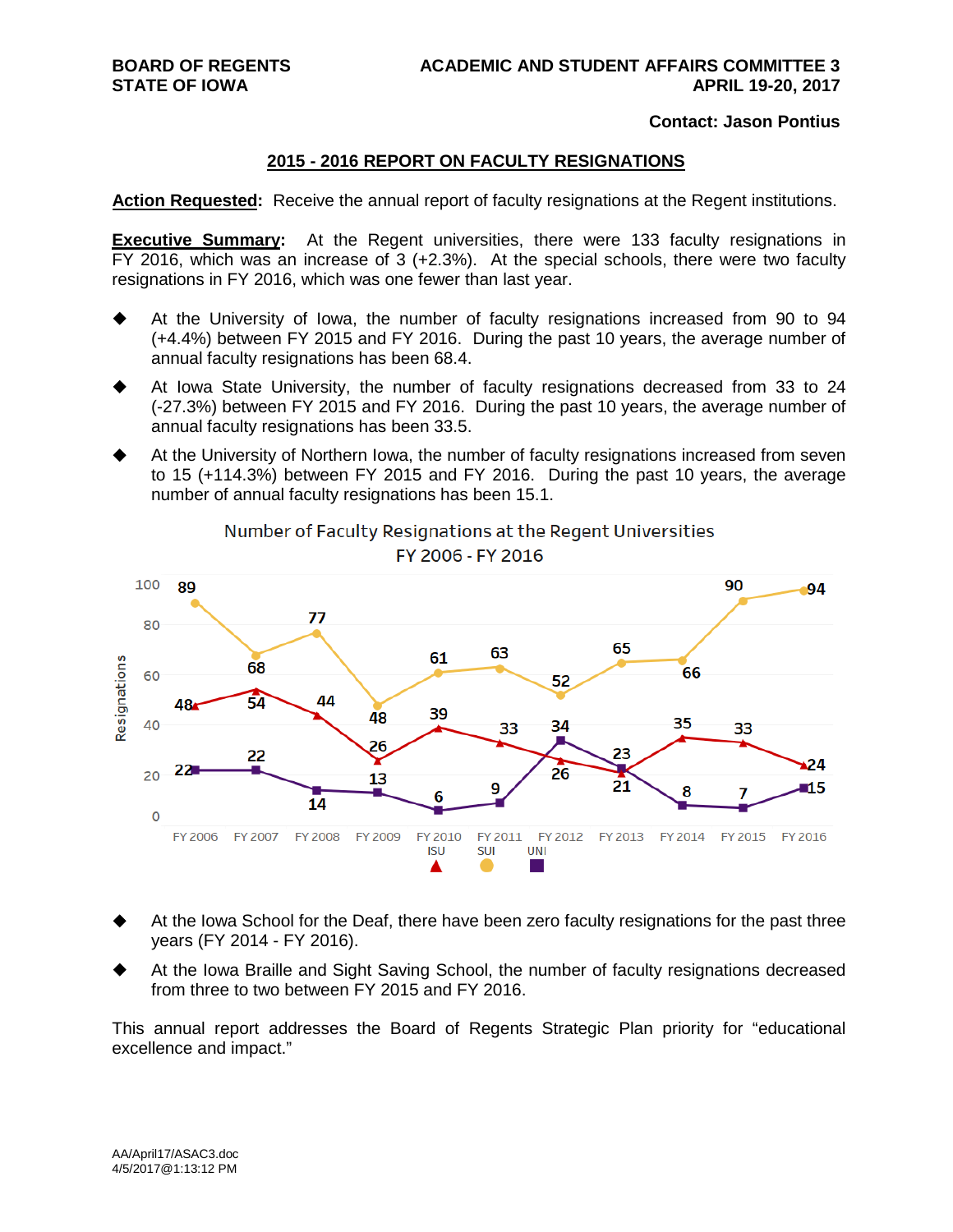### **Background:**

- The Regent universities obtain information about the faculty who resigned through a variety of efforts, including resignation surveys, exit interviews, satisfaction/climate assessment surveys, and payroll reports.
	- At the University of Iowa, each resignee received an online questionnaire that addressed resignees' level of satisfaction with various aspects of SUI and the community using a rating scale of 1 (very dissatisfied) to 5 (very satisfied). More specifically, the questions assessed the resignees' satisfaction with: (1) the general atmosphere of the University and of Iowa City, (2) the faculty member's departmental atmosphere, (3) the University's commitment to diversity, (4) the University's commitment to excellence in research, (5) the University's commitment to excellence in teaching, (6) compensation, and (7) hospital and clinic atmosphere (for health science faculty only).
	- In FY 2016, 19 questionnaires were returned, for a response rate of 20%. The highest mean score was registered for satisfaction with the general atmosphere of the University and of Iowa City (4.1); the University's commitment to excellence in teaching (3.7) and diversity (3.5) showed the next highest mean scores. The lowest mean scores were registered for satisfaction with compensation (2.9).
	- Additionally, using information provided on termination forms by departments, the primary reason stated for resignation from SUI was to accept a position at another university, with this reason being cited in 52 of the resignations, or 55%.
	- At Iowa State University, faculty exit data has been collected systematically, through an online survey, since January 2004. Departing faculty are offered face-to-face or phone interviews with the Office of the Senior Vice President and Provost (SVPP), as well as other opportunities at the department or college level. The Center for Statistics and Survey Methodology assists the SVPP in obtaining the online survey data. The goal for both exit interview methods is to determine the reasons faculty members resign, identify ISU's strengths and weaknesses from the faculty members' perspective, and obtain suggestions for institutional improvement.
	- Seventeen faculty members responded to the online faculty exit survey for FY 2016, for a response rate of 70.8 percent. Data collected indicate that:
	- The reasons for resigning (in rank order) are: dissatisfaction with departmental environment (which may include dissatisfaction with departmental leadership), lack of perceived advancement opportunities, and dissatisfaction regarding salary.
	- Regarding salary competitiveness, of the 17 respondents, six (35.3%) indicated that they had accepted a new position elsewhere that will provide a salary "much higher than the salary at ISU," and five (29.4%) indicated that they had accepted a new position elsewhere that will provide a salary "somewhat higher than the salary at ISU."
	- Faculty continue to express satisfaction with ISU benefits, as 94 percent of respondents indicated they were "somewhat or very satisfied" with Iowa State's benefit package.
	- Seventy percent of respondents indicated a "high or very high" level of work-related stress (broadly defined).
	- The responses were neutral or better, however, regarding satisfaction with expectations in specific work areas: 41 percent of all faculty respondents were "neutral or mixed" with expectations for teaching/advising responsibilities, and 41 percent were "somewhat or very satisfied" in this same area; 53 percent indicated they were "somewhat or very satisfied"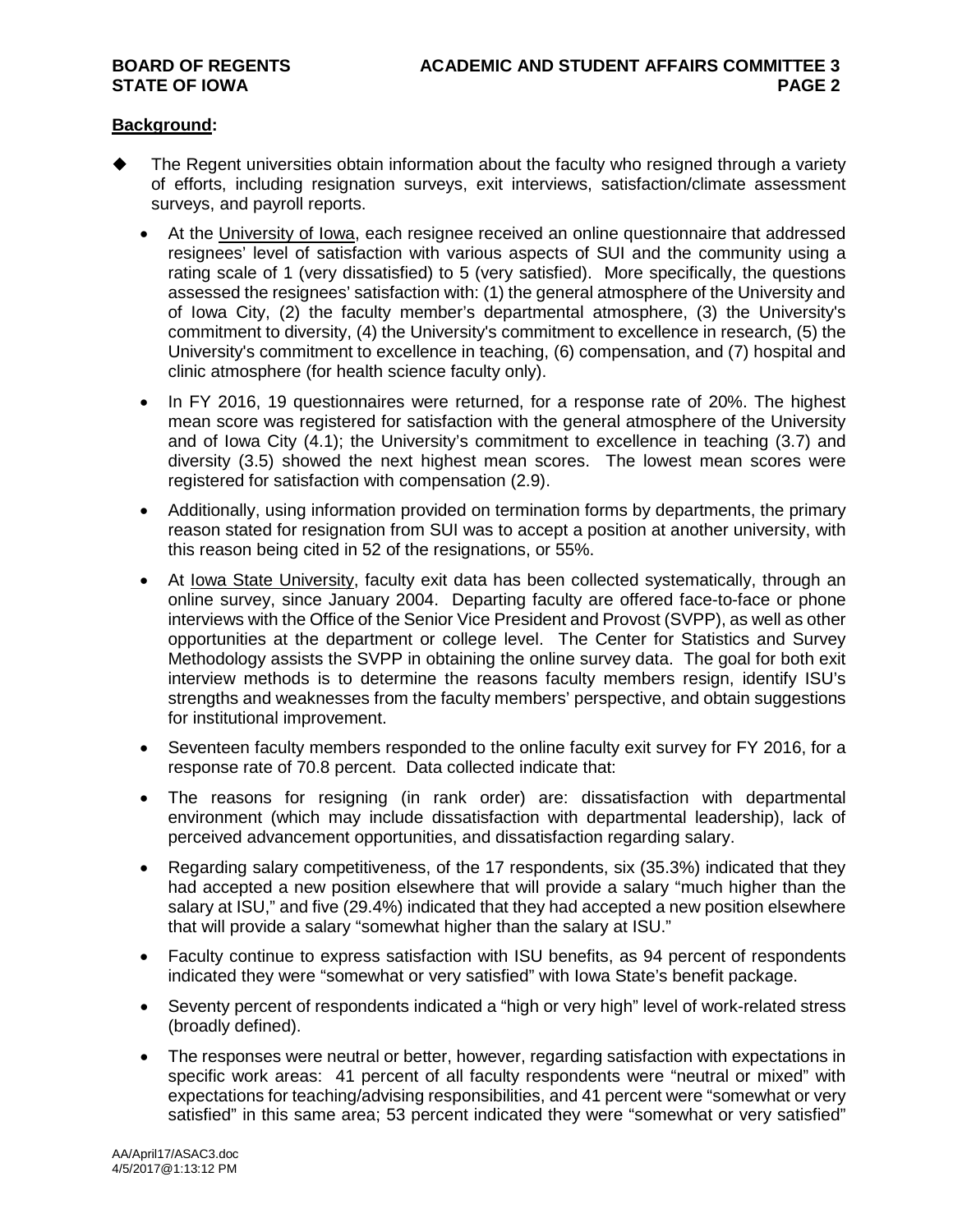with expectations for research; and 25 and 35 percent, respectively, of respondents stated they were "neutral or mixed" or "somewhat or very satisfied" with expectations for service.

- Regarding office facilities, 70 percent of respondents reported being "somewhat or very satisfied." And 58 percent reported being "somewhat or very satisfied" with research facilities.
- More than half (53%) of the survey respondents would "probably or definitely" recommend ISU to others as an employer.
- At the University of Northern Iowa, resignation information was gathered through exit interviews between the faculty members and department heads.
- Six faculty members resigned to accept a faculty position at another university, one resigned to enter private clinical practice, two resigned to return to K-12 teaching, one resigned to accept a position in the private sector, and five resigned for personal reasons, including spousal relocation.
- The number of faculty resignations at the Regent universities includes those faculty members who were tenured, tenure-track, clinical track, research track, or instructors.
- Of those who resigned in FY 2016, 20 (15.0%) were professors, 48 (36.1%) were associate professors, 62 (46.6%) were assistant professors; and three (2.3%) were instructors.
	- Professors represent 25.3% of the faculty; associate professors represent 21.9% of the faculty; assistant professors represent 32.5% of the faculty; and instructors represent 20.2% of the faculty at the Regent universities<sup>[1](#page-2-0)</sup>.
	- The number of professors who resigned in FY 2016 decreased by four (-16.7%) from the prior year.
- Of those who resigned in FY 2016, 47 (35.3%) were tenured, 35 (26.3.0%) were tenure-track, 49 (36.8%) were clinical track, and two (1.5%) were other.
	- Tenured faculty members represent 62.2% of the faculty; tenure-track faculty members represent 20.3% of the faculty; clinical/research track faculty members represent 17.5% of the faculty at the Regent universities<sup>1</sup>.
	- The number of tenured faculty members who resigned in FY 2016 decreased by two (-4.1%) from the prior year.
- Of those who resigned in FY 2016, 67 (50.4%) were male and 66 (49.6%) were female.
	- Males represent 58.1% of the total faculty and females represent 41.9% of the total faculty at the Regent universities.<sup>1</sup>

<span id="page-2-0"></span>AA/April17/ASAC3.doc 4/5/2017@1:13:12 PM 1 Source: Annual Governance Report on Faculty Tenure 2016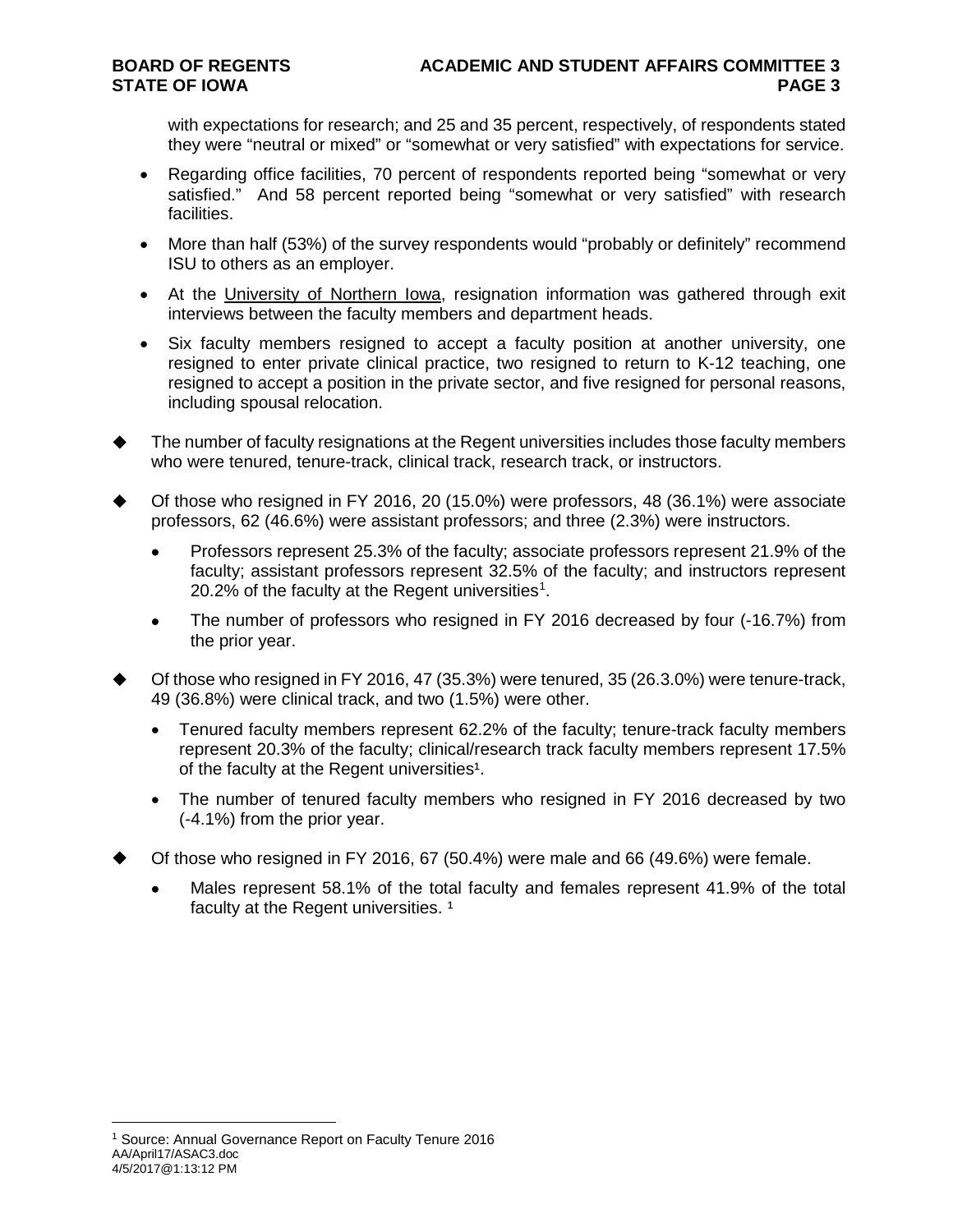- There was an increase of 12 (+22.2%) women and a decrease of 9 (-28.8%) men who resigned in FY 2016 from the prior year.
- Of those who resigned in FY 2016, 33 (24.8%) were racial/ethnic minorities and 100 (75.2%) were non-minorities.
	- As described in the Spring 2016 Annual Tenure Report, racial/ethnic minorities represent 17.8% of the population and non-minorities represent 82.2% of the population at the Regent universities.
	- The number of racial/ethnic minority faculty who resigned in FY 2016 decreased by eight (-19.5%) from the prior year. The number of non-minority faculty who resigned in FY 2015 increased by 11 (+12.4%).



**Faculty Resignations by Race/Ethnicity** University of Iowa



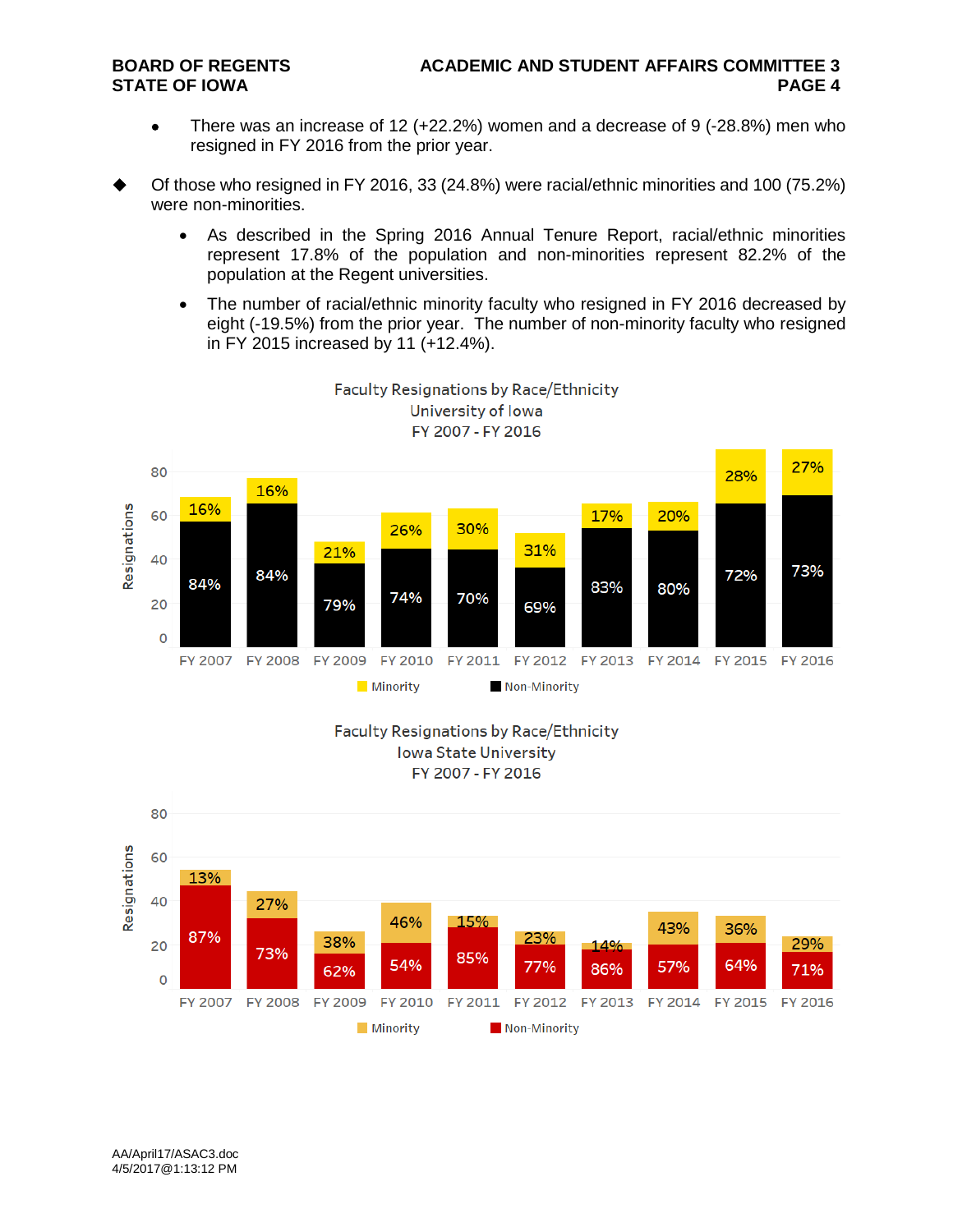**Faculty Resignations by Race/Ethnicity** University of Northern Iowa FY 2007 - FY 2016



- The following resignation overrepresentation occurred among faculty resignees relative to each College's overall faculty numbers:
	- At the University of Iowa, the Colleges of Medicine and Nursing were overrepresented among faculty resignees relative to each College's overall faculty numbers.
	- At Iowa State University, the Colleges of Human Sciences and Liberal Arts and Sciences were overrepresented among faculty resignees relative to each College's overall faculty numbers.
	- At the University of Northern Iowa, the College of Education was overrepresented among faculty resignees relative to the College's overall faculty numbers.
- In FY 2016, the primary reason for resigning continues to be employment opportunities at other educational institutions (cited by 53.3% of those who left). The second most frequently identified reason for resigning (cited by 23.3% of those who left) was to enter into private practice.
	- The number of faculty who resigned in FY 2016 to accept a position at another university (71) experienced no change from the prior year.
	- The number of faculty who resigned in FY 2016 to enter private practice (31) increased by eight (+34.8%) from the prior year. Over the past 10 years, an average of 10.7 faculty resigned each year to enter private practice.
- At the *Iowa Educational Services for the Blind and Visually Impaired/Iowa Braille School*, two faculty members resigned in FY 2016 – both for personal reasons. At the Iowa School for the Deaf, there were no faculty resignations in FY 2016.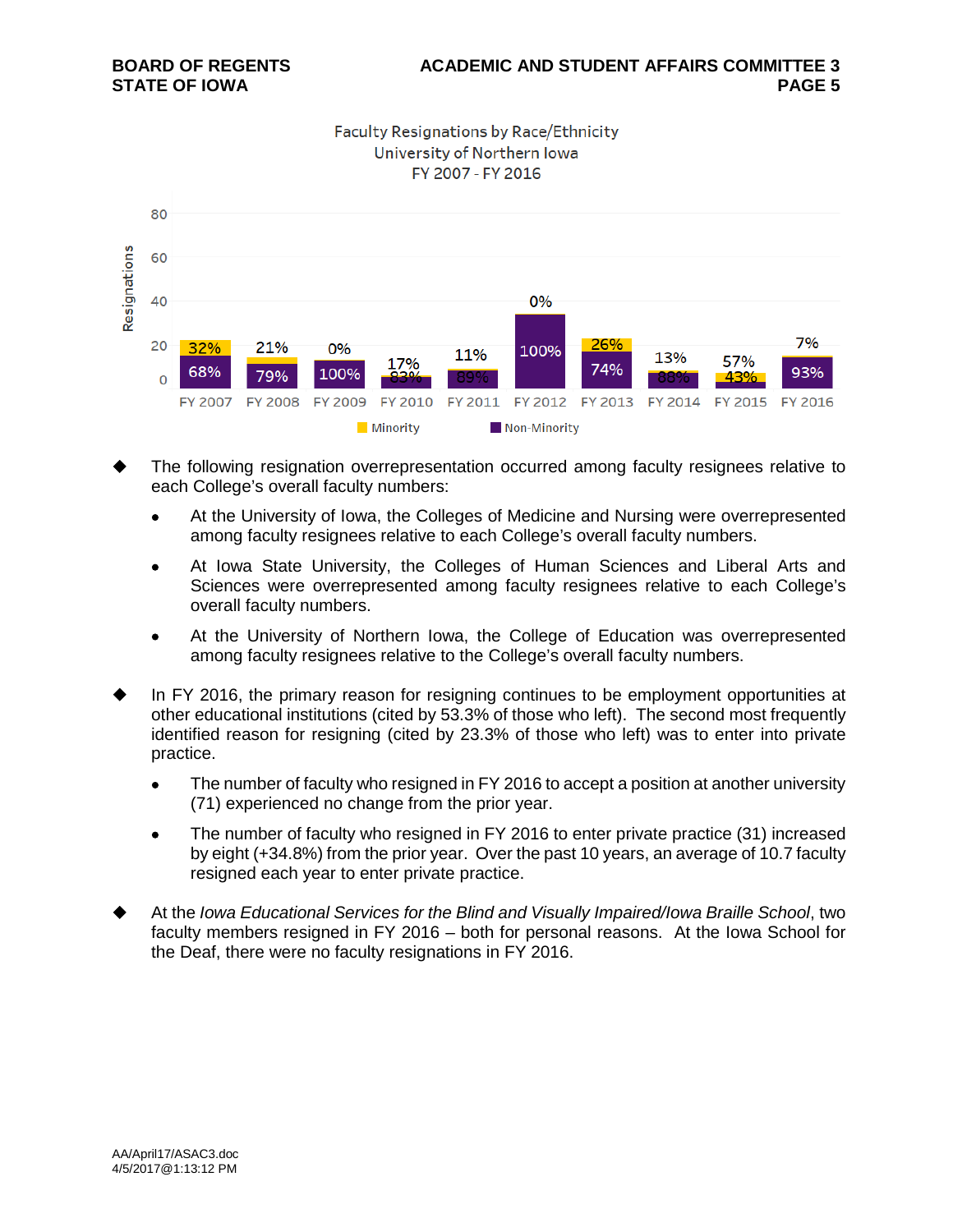### **Strategies to Improve Faculty Retention**

#### **University of Iowa**

The University of Iowa is ranked among the nation's top public institutions in the U.S. and competes nationally and internationally for the best faculty members. Given the high quality of SUI faculty members, they are frequently recruited by other institutions. SUI is constantly striving to keep these faculty members by using a variety of strategies.

#### Competitive Compensation:

- The Office of the Provost works with colleges to respond quickly with attractive counteroffers when productive faculty members receive offers from other institutions.
- The SUI Administration works with the UI Foundation (UIF) to aggressively support and promote faculty activities through charitable donations. The focus for these efforts include funding for endowed chairs and support for faculty research and teaching.
- SUI recognizes that quality benefit offerings are an essential part of a competitive compensation packet. Employees are educated about the value of those benefits through an "Annual Total Compensation Statement" that is sent to UI employees at the start of each fiscal year.
- The campus-wide implementation of the faculty activities database, UI Academic and Professional Record (APR), assists colleges and departments in more accurately and transparently assessing faculty productive and better targeting merit pay increases.

### Quality of Life:

- SUI partnered with ISU and UNI to develop a regional affiliate of the national Higher Education Recruitment Consortium (HERC). HERC is a national non-profit consortium of over 700 colleges, universities, hospitals, research labs, government agencies, and related non-profit organizations, and private industry. It offers the largest database of higher education and related jobs and provides consortium members resources to enhance their ability to recruit diverse and talented faculty, staff, and executives, with a special emphasis on assisting dual-career couples. The regional affiliate, the Central Midwest (CMW) HERC, was launched in September 2016 and is currently composed of 19 higher education institutions and community partners. As of December 2016, CMW HERC member organizations include: Allen College, City of Iowa City, Coe College, Drake University, Grand View University, Grinnell College, Iowa City Area Development Group, Iowa City Community School District, Iowa State University, Iowa State University Research Park, Iowa Valley Community College District, Kirkwood Community College, Mount Mercy University, Northwestern College, Simpson College, University of Iowa/University of Iowa Hospitals and Clinics, UI Community Credit Union, University of Nebraska Medical Center, University of Northern Iowa. The University of Iowa is the lead institution on this project and works closely with the other Board of Regents institutions to coordinate the project and with member institutions to build a strong regional network. Continued outreach is planned for AY17, with a particular focus on regional outreach to higher education, public, nonprofit, and business/industry partners.
- In FY16, the Office of the Provost convened multiple UI offices and community partners (e.g., University HR, Equal Opportunity and Diversity, Dual Career Services, Iowa City Area Development Group) to review and increase access to campus and community resources promoting work/life balance. A comprehensive Work/Life Resources website was launched in FY16 to provide an easy-to-access location for resources that promote the work/life integration aspects of the University of Iowa and our region to faculty and staff recruits as they initially look at the institution as a prospective employer, during the active recruitment process, and once employees arrive on campus. This resource was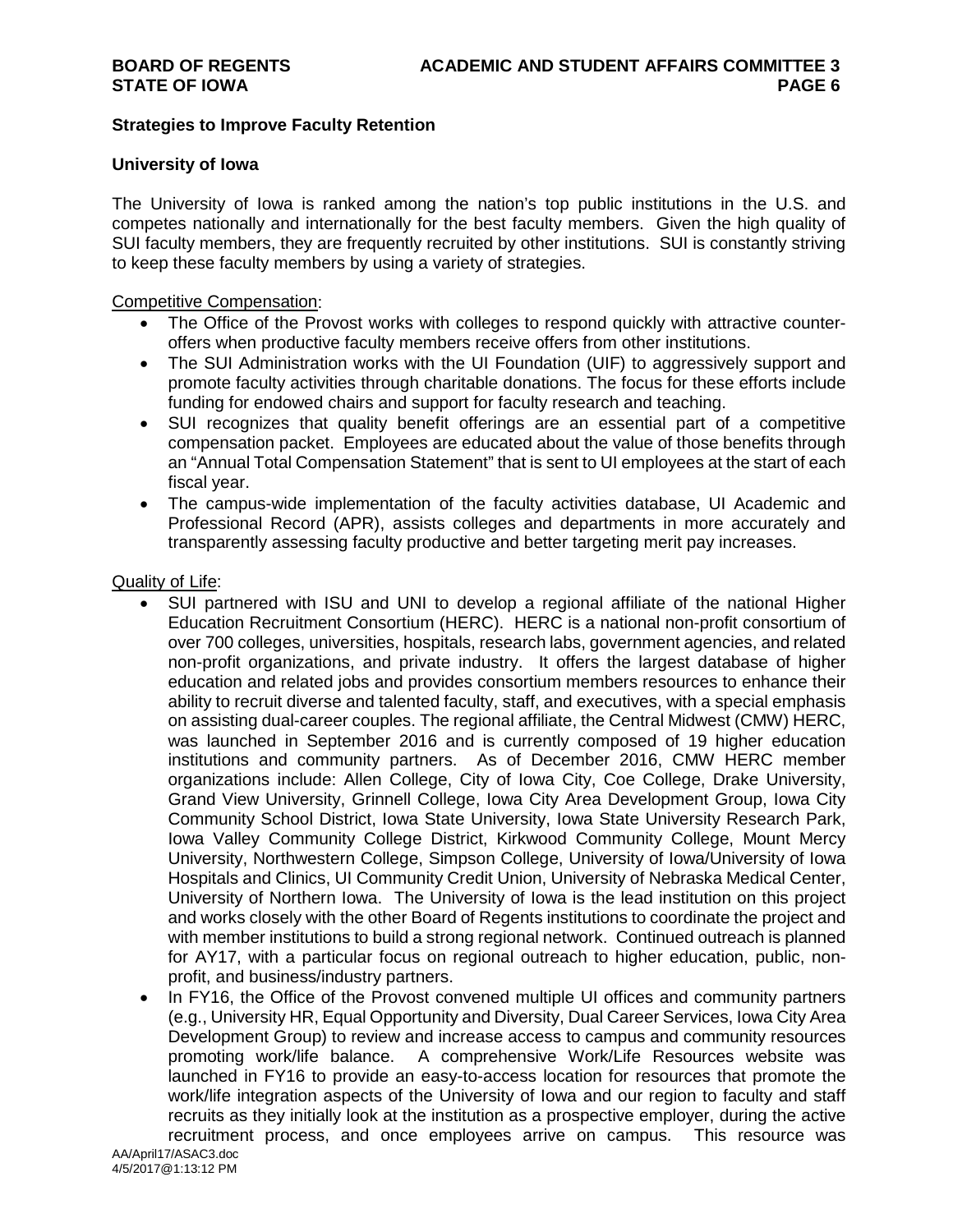announced during new faculty orientation in August 2016 and a campus-wide educational campaign is being conducted in FY17 to promote its use in employee recruitment processes. The educational campaign will provide tools to search committees to promote employees' ability to "Build a Career | Build a Life" at the University of Iowa and surrounding communities.

- SUI's "Recruitment Ambassadors Program," jointly sponsored by University Human Resources and the Office of Equal Opportunity and Diversity, supports the University of Iowa's strategic goals for increasing the diversity of our faculty and staff. Recruitment Ambassadors are current or former faculty and staff members who volunteer to help recruit prospective employees. Specifically, Recruitment Ambassadors provide materials regarding the local community at time of recruitment, and are trained to showcase the community and answer candidates' questions on topics ranging from the area's arts & culture, housing, school systems, dining & shopping, sports & recreation, and healthcare, to name just a few. While the program is designed to use Recruitment Ambassadors at time of recruitment, SUI recognizes that integration into the broader community is key to retention and satisfaction levels. As noted in the professional literature on faculty recruitment and retention, "quality of life" issues factor heavily in an individual's decision about whether or not to accept an offer from another institution.
- The University promotes "family-friendly" policies and practices through its UI Human Resources' Family Services program. This program assists employees in finding local childcare, elder care, veteran/military family resources, and family-related connections with the local community.
- The University of Iowa further communicates its commitment to work/life balance through its policy granting extensions to the tenure clock for probationary faculty member who have a minor child join their family during their pre-tenure years. The Provost Office notifies new faculty of this policy through multiple means during their probationary years (e.g., in offer letters, at new faculty orientation, campus-wide emails).
- National data show that faculty members whose spouses are satisfied with their careers are much less likely to leave for another position. Services offered through the University of Iowa's Dual Career Services (DCS) respond to the employment needs of accompanying partners of new faculty or staff members, and enhance SUI's faculty recruiting and retention efforts. In 2015, DCS assisted seven of the thirteen colleges and academic units with recruiting and hiring and assisted 48 accompanying partners with job searches. Thirty employers (including the University of Iowa and the UIHC) in seven cities hired DCS clients, with starting salaries of the successfully hired clients totaling approximately \$1.4 million or an average of \$53,846 per hire.

Engaging and Encouraging Faculty:

- The Office of the Provost focuses its efforts on the orientation and development of new faculty members to encourage their successful integration and engagement in the institution. The Office of the Provost also sponsors events each year to enhance networking among new faculty members and to enable direct and welcoming access to UI administrators (e.g., President and Provost New Faculty Welcome Reception in August, Breakfast with the Provost in the Spring).
- The Office of the Provost publishes a comprehensive faculty development calendar featuring programs offered by multiple offices on campus (e.g., focused on teaching, instructional technology, and research).
- The Office of the Provost partnered with University Human Resources (UHR) to pilot a DEO Leadership Development Program in Fall 2015. The program is fashioned on UHR's successful "Executive Leadership Academy" and features a cohort-based learning model supplemented by support from individual coaches. Nine DEOS enrolled in the AY15-16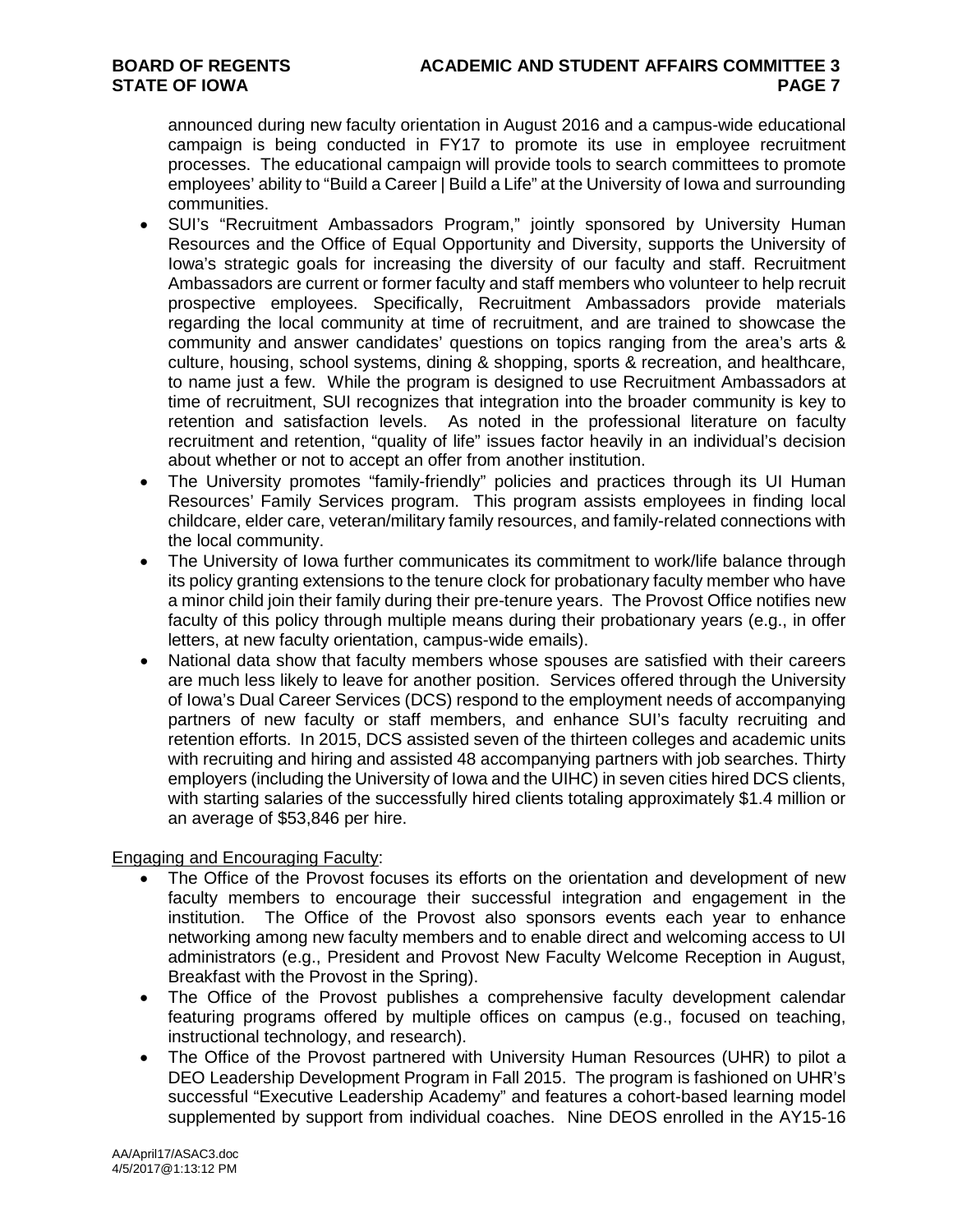program. Based on the positive evaluations from the participants, the DEO Leadership Development Program will be continued in AY16-17.

- The Office of the Vice President for Research and Economic Development (OVPRED) offers a variety of professional development resources and opportunities to faculty. FY16 programs included: Hosting a statewide Small Business Innovation Research (SBIR) workshop involving Program Officials from 12 federal agencies, Communicating Ideas workshop, National Science Foundation (NSF) CAREER program workshop, and general grants training workshops, among others. The OVPRED offers modest competitive Internal Funding Initiatives grants to encourage leading edge scholarship, creative activities, and interdisciplinary research. Further, the OVPRED hosts several lectures and conversations each semester to explore 21st century challenges from the perspectives of the arts, sciences, and humanities; encourage collaboration; and demonstrate the unprecedented innovation and creativity that can result when scholars and researchers engage in truly interdisciplinary research.
- In 2009, SUI embarked on an ambitious "cluster hire" initiative with the goal of bringing new faculty to campus to collaborate with existing faculty in multidisciplinary areas focused on "Grand Challenges" of the 21st century. Additionally, working within these clusters creates a sense of community among participating faculty members, thus making it more likely that they will remain at SUI. To date, seven clusters have been approved (Water Sustainability, Public Humanities in a Digital World, Aging Mind and Brain, Genetics, Obesity Research and Education, Digital Public Arts, and Informatics) and over seventy faculty lines have been dedicated to this initiative to date.
- SUI continues to provide professional development opportunities to senior faculty members through participation in the BTAA-Academic Leadership Program (ALP) and BTAA-Department Executive Officers Seminar. Five faculty leaders participated in the BTAA-ALP program and 5 DEOs participated in the DEO seminar. The University of Iowa Office of the Provost will host the BTAA-ALP program in October 2017 in Iowa City.
- In AY16, the Office of the Provost partnered with the Office of the Vice President for Research and Economic Development and the Obermann Center for Advanced Studies to host a workshop for recently tenured Associate Professors to assist them in making the transition into their new role. Almost 20 faculty members attended; session evaluations were very positive and the feedback is being reviewed to plan for future programming.

Retaining Faculty of Color:

- The National Center for Faculty Development and Diversity (NCFDD). In AY12-13, the Office of the Provost and Office of the Chief Diversity Office established an institutional membership in the NCFDD -- an independent faculty development center dedicated to supporting faculty in making successful transitions throughout the graduate student to full professor pipeline. The University of Iowa has a longstanding relationship with the scholar who heads the NCFDD, Kerry Ann Rockquemore, PhD, co-author of the acclaimed book, *The Black Academic's Guide to Winning Tenure - Without Losing Your Soul*. The NCFDD Institutional Membership offers numerous benefits to UI faculty members, including access to weekly e-newsletter, online resources, and access to monthly faculty development webinars; issues facing faculty of color and other underrepresented faculty are frequently addressed in the resources and programs. All SUI faculty members are automatically enrolled in this service upon hire with an accessible process for opting out.
- In FY16, the Office of the Provost enhanced its focus on reducing unconscious bias in faculty search committees. In May 2016, the University of Iowa hosted a two-day faculty development training, in collaboration with the BTAA AGEP Professorial Advancement Initiative (PAI) and the ACM/CIC Undergraduate and Faculty Fellows Program for a Diverse Professoriate. Teams of faculty from regional Associated Colleges of the Midwest (ACM) colleges (e.g., Grinnell, Coe, Cornell, Luther, Monmouth, Knox) joined UI faculty to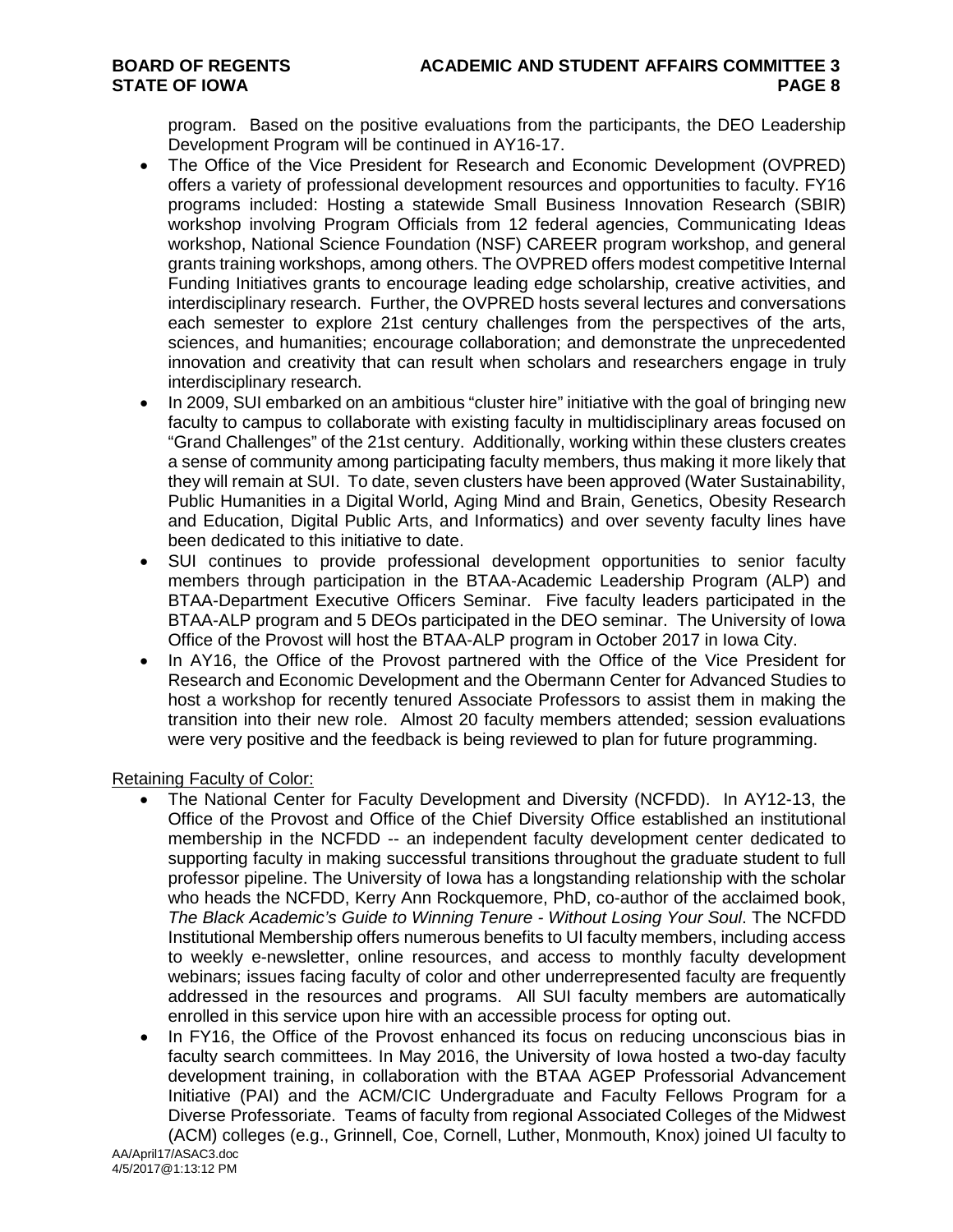# **BOARD OF REGENTS ACADEMIC AND STUDENT AFFAIRS COMMITTEE 3**

receive a research-focused exploration of effective strategies for recruiting and retaining faculty of color. The two-day interactive workshop addressed: identifying the benefits of diversity to the academy, conducting effective faculty searches, addressing the role of unconscious bias in candidate evaluation and hiring, creating inclusive environments, and reducing the complex barriers that can affect the retention of underrepresented faculty. Thirty-eight UI faculty and staff attended this training and the Office of the Provost has continued to build on the momentum by engaging campus leaders in train-the-trainer opportunities and build consistent curricula and tools for broader campus dissemination. This work is continuing in FY17 with the goal of creating a faculty search committee manual and an enhance cadre of trainers on campus to provide sessions.

- In Fall 2015, the Chief Diversity Office, in collaboration with the Office of Learning & Development and numerous campus leaders, launched the highly successful "Building University of Iowa Leadership for Diversity" (BUILD) program. The BUILD initiative provides opportunities for UI faculty and staff to gain strategic knowledge and skills to contribute to a welcoming and inclusive environment for all. The program offers the campus numerous opportunities for advanced learning about several diversity-related issues, including: foundations of diversity and inclusion (core course), diversity in the classroom, dynamics of difference, exploring issues of social class, implicit bias, and opportunities for hearing from members of marginalized communities about their experiences on campus. To date, over 450 UI staff and faculty have participated in one or more BUILD workshop with and 85 individuals have taken the requisite number of course to earn a BUILD certificate.
- The Chief Diversity Office promotes opportunities to build community with and among faculty of color through its Faculty of Color Reception, Diversity Leaders Convocation, and support for Diversity Councils.
- In 2011, the Chief Diversity Office launched campus-wide diversity training through an Affiliate designation with the National Coalition Building Institute (NCBI). Leaders from across campus are encouraged to participate in this prejudice-reduction work with the goal of increasing inclusion and equity among students, staff, and faculty. Since its inception, over 2300 faculty, staff, students, and community members have participated in an NCBI workshop. AY15-16 highlights include: 19 workshops involving 423 faculty, staff, student, and community members attendees.

# **Iowa State University**

Iowa State continues several major efforts to retain faculty, particularly high-performing educators and scholars who provide valuable service to Iowans. These initiatives include:

- Examining the reasons why faculty leave. The Office of the Senior Vice President and Provost (SVPP) conducts exit surveys and offers exit interviews to each departing faculty member. These data are used to examine the reasons why faculty members resign, develop strategies to retain faculty, and, ultimately, to improve our retention rate. The survey results for 17 respondents in the past year are described below.
- Addressing needs of partners and spouses. Addressing the employment needs of partners and spouses of newly hired faculty through a centrally managed program is key to the successful recruitment and retention of faculty. The Dual Career Resources program provides spouses/partners of faculty with assistance in identifying employment opportunities both on campus and in the community. Personnel in the SVPP Office, in collaboration with University Human Resources, serve as a point of contact for college and departmental staff seeking to provide options to faculty partners. The establishment of a state-wide chapter of Higher Education Recruitment Consortium (HERC) - creating a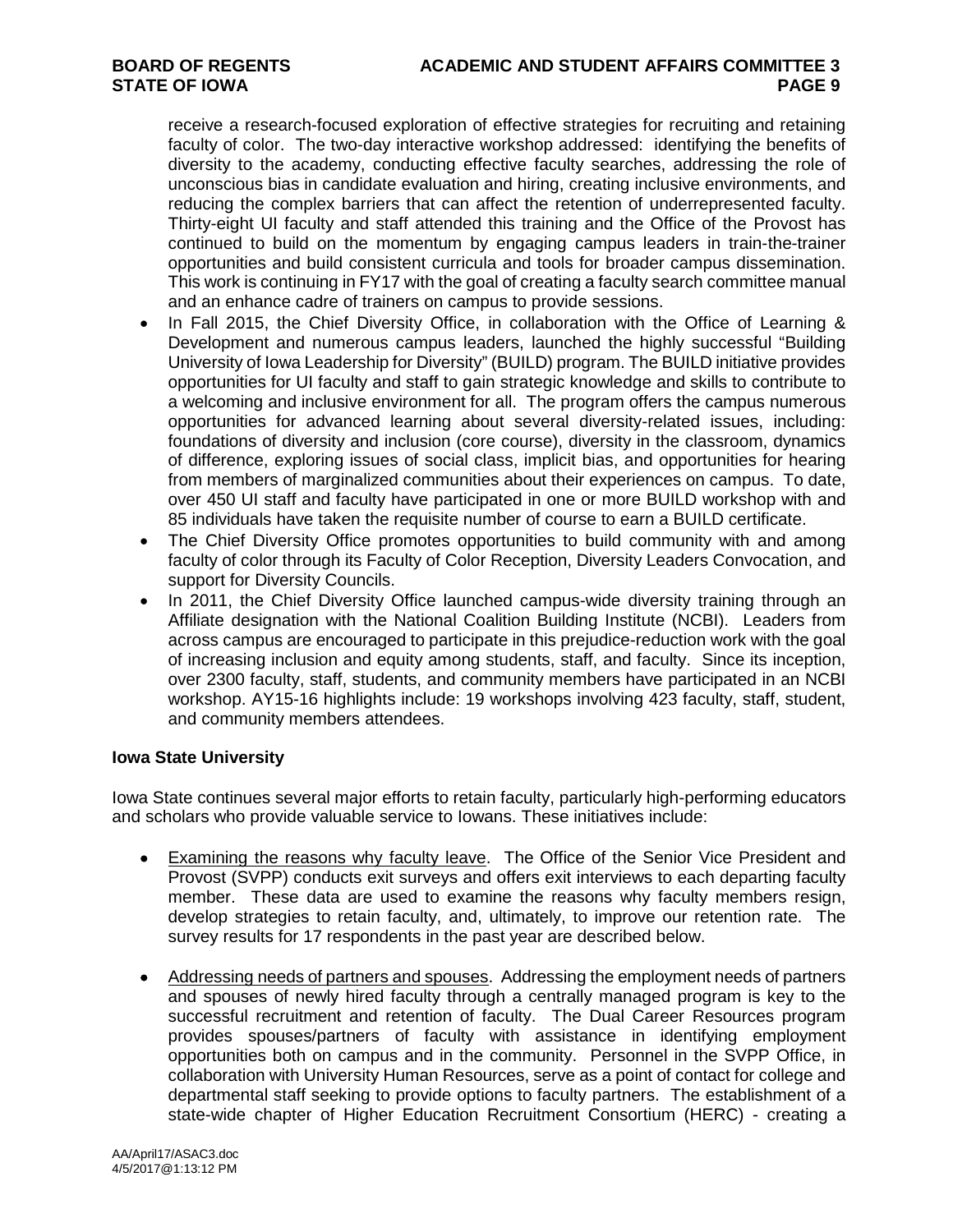network of employment opportunities of benefit to faculty partners and spouses – is yet another valuable initiative.

- Providing various mentoring programs targeting pre-tenure faculty. We recognize the importance of supporting all faculty through both formal and informal mentoring, and along the various stages of a faculty member's academic career. Research shows that effective mentoring is one of the few reliable predictors of faculty success. For new tenure-eligible faculty, formal mentoring provides a valuable support system that helps faculty build connections and competence in a new academic environment. We offer three mentoring programs for new faculty: 1) the individual mentor program ensures that each new tenureeligible faculty member has a formal mentor who are expected to continue their partnership through the faculty member's pre-tenure years, with a primary focus on achieving a successful preliminary (third-year) review; 2) the college peer mentoring program entails a peer-to-peer interaction facilitated by senior faculty in each college in order to provide opportunities for new faculty to meet and network with peers across the college; 3) the New Faculty Scholars Program, a collaborative effort between the Office of the SVPP, Office of the Vice President for Research, and the Center for Excellence in Learning and Teaching is a learning community for pre-tenure faculty that provides tailored programming in support of teaching and research development.
- Improving climate and work-life balance. Additional initiatives target the workplace climate for faculty at Iowa State and the improvement of our ability to recruit and retain faculty. Both the ISU ADVANCE Program (focused on recruitment and retention of women faculty), and the COACHE and AAUDE surveys of faculty satisfaction, help us to understand issues key to faculty productivity and retention. Our focus on work/life issues includes a universitywide committee, and the development of online resources to educate faculty and staff about work/life topics. Equity Advisors in the academic colleges also serve as knowledgeable advisors on strategies for enhancing equity and transparency at college and departmental levels. Flexible faculty policies, such as a policy that allows faculty to extend the tenure clock due to the arrival of children (or due to other life changing events), help to create an optimal environment that prioritizes flexible faculty careers as a means to improve retention rates and to enhance institutional excellence.
- Developing retention packages for excellent faculty. The SVPP Office works with colleges and departments to develop retention packages for faculty who may be considering leaving ISU for another institution. Such a counter-offer, in response to a competitive job offer, may involve a new commitment for salary, an endowed professorship through the ISU Foundation, research support, partner accommodation, and/or new work opportunities. The ability to offer meaningful salary increases in this competitive market for talent, and the availability of programs like the Emerging Leaders Academy (which provides leadership experience for faculty who aspire to serve in administrative roles) have also made a difference.

#### Exit Interview Efforts and Results

Faculty exit data has been collected systematically, through an online survey, since January 2004. Departing faculty are offered face-to-face or phone interviews with the Office of the SVPP, as well as other opportunities at the department or college level. The Center for Statistics and Survey Methodology assists the SVPP in obtaining the online survey data. Our goal for both exit interview methods is to determine the reasons faculty members resign, identify ISU's strengths and weaknesses from the faculty members' perspective, and obtain suggestions for institutional improvement.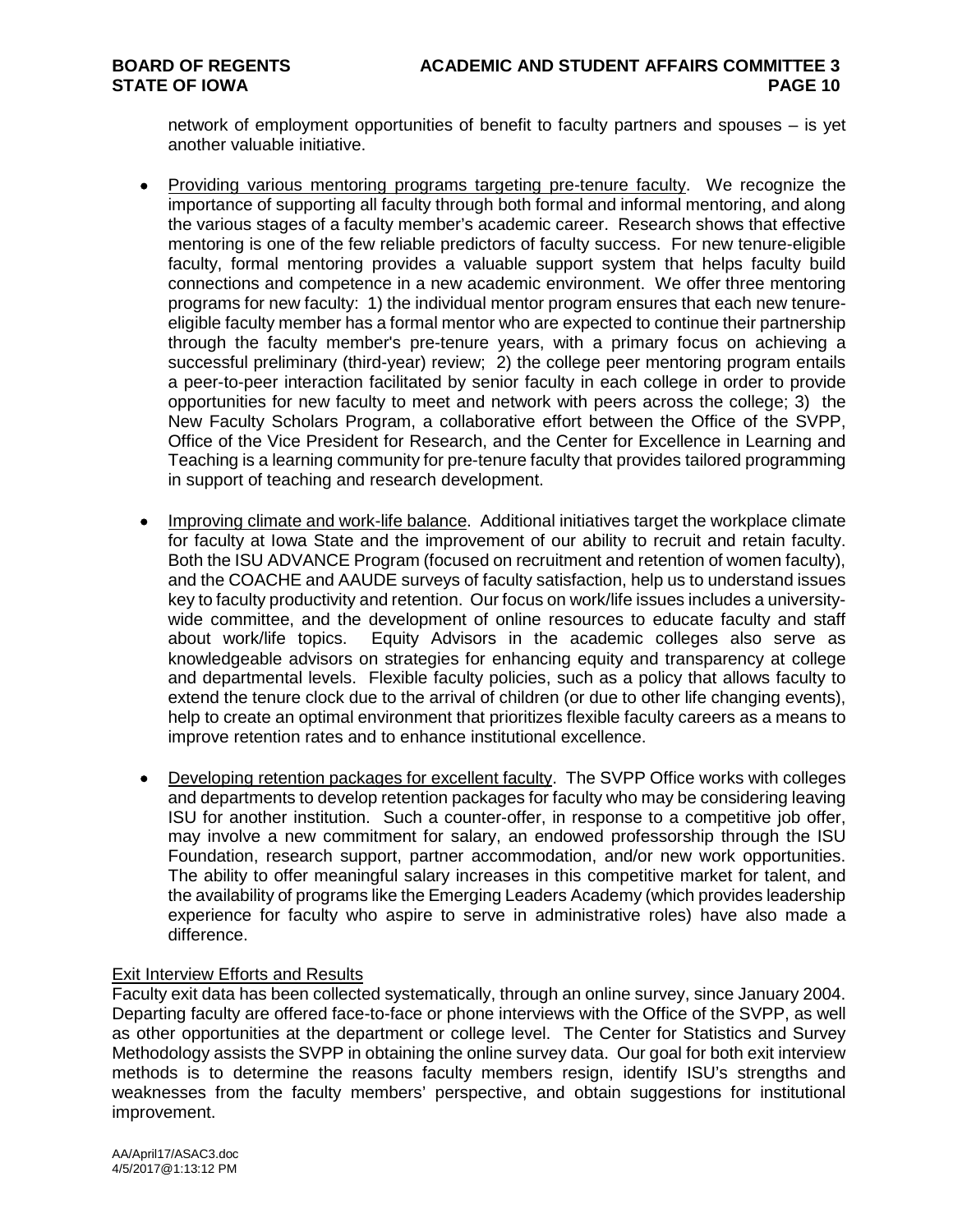Seventeen faculty members responded to the online faculty exit survey for FY16, for a response rate of 70.8 percent. Data collected indicate that:

- The reasons for resigning (in rank order) are: dissatisfaction with departmental environment (which may include dissatisfaction with departmental leadership), lack of perceived advancement opportunities, and dissatisfaction regarding salary.
- Regarding salary competitiveness, of the 17 respondents, six (35.3%) indicated that they had accepted a new position elsewhere that will provide a salary "much higher than the salary at ISU," and five (29.4%) indicated that they had accepted a new position elsewhere that will provide a salary "somewhat higher than the salary at ISU."
- Faculty continue to express satisfaction with ISU benefits, as 94 percent of respondents indicated they were "somewhat or very satisfied" with Iowa State's benefit package.
- Seventy percent of respondents indicated a "high or very high" level of work-related stress (broadly defined).
- The responses were neutral or better, however, regarding satisfaction with expectations in specific work areas: 41 percent of all faculty respondents were "neutral or mixed" with expectations for teaching/advising responsibilities, and 41 percent were "somewhat or very satisfied" in this same area; 53 percent indicated they were "somewhat or very satisfied" with expectations for research; and 25 and 35 percent, respectively, of respondents stated they were "neutral or mixed" or "somewhat or very satisfied" with expectations for service.
- Regarding office facilities, 70 percent of respondents reported being "somewhat or very satisfied." And 58 percent reported being "somewhat or very satisfied" with research facilities.
- More than half (53%) of the survey respondents would "probably or definitely" recommend ISU to others as an employer.

#### **Preliminary Review for New Faculty**

All tenure-eligible faculty at Iowa State receive a preliminary, or "third-year" review. This review, conducted at the department level, assesses faculty readiness for the university's rigorous promotion and tenure process. Faculty receive both administrative and peer assessment of their teaching, research, or service activities that, in some cases, results in faculty leaving the university to pursue other opportunities.

# Support for Faculty Onboarding, an Inclusive Culture and Department Chair Training

The Office of the SVPP created a new staff position in the past year to focus on professional development programming for new faculty, department chair training, and general leadership development offerings, as described below:

- The early career faculty program includes sessions on topics such as orientation and onboarding, mentoring, work-life balance, and preparing for the promotion and tenure review.
- The Office of the SVPP has focused on new initiatives for non-tenure eligible faculty, offering professional development and onboarding.
- We support an inclusive culture by focusing on department chair training designed to provide chairs with information and resources to assist them in their work as managers and academic leaders. Monthly workshops focus on such topics as personnel policies and procedures, preparing promotion and tenure cases, and conducting effective annual reviews.

The Office of the SVPP will continue to work on faculty retention through low-cost but high-impact efforts, including department chair/leadership training, mentoring programs, work/life policy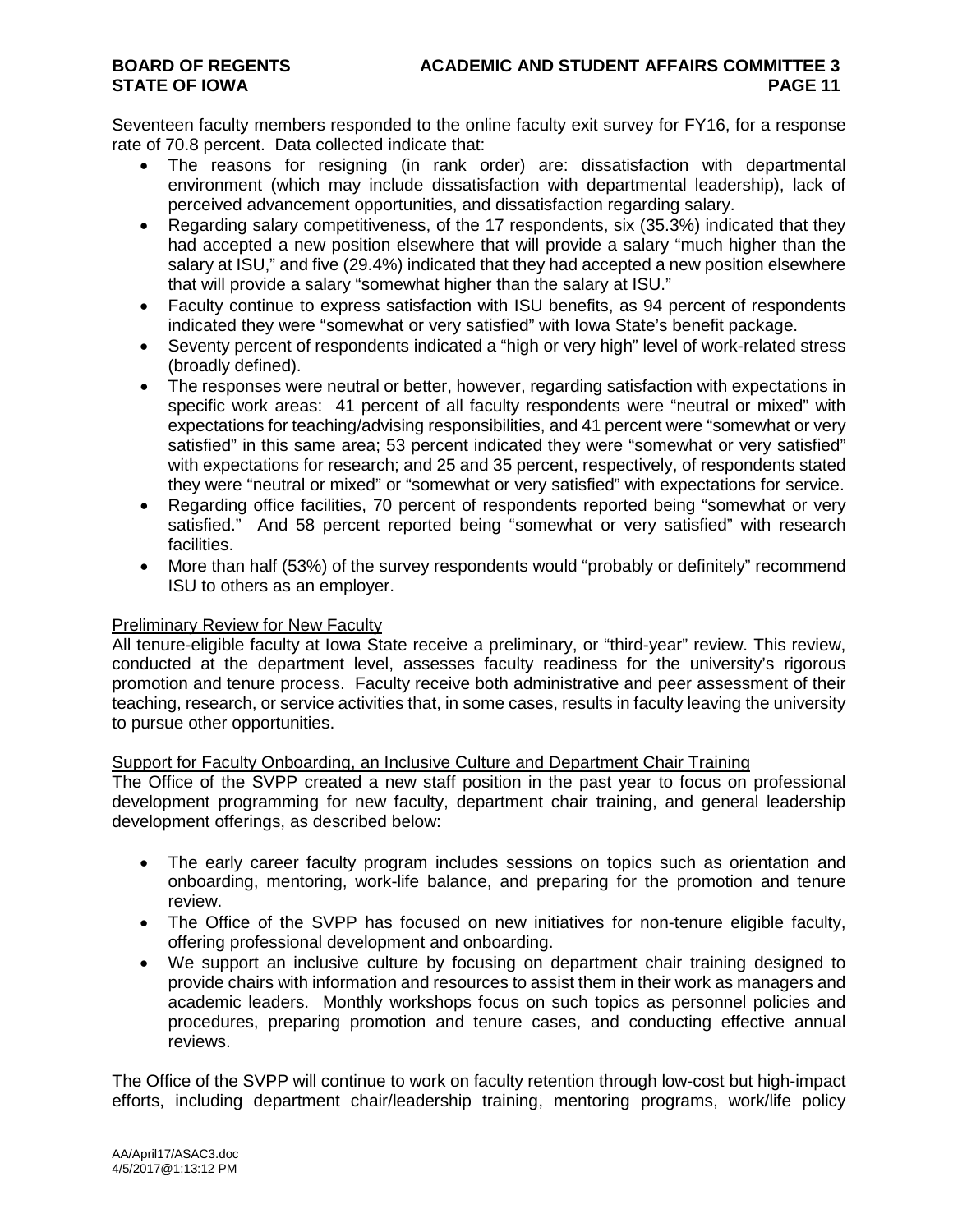enhancement, and continuing work on improving departmental climate through the efforts of ADVANCE and college Equity Advisors.

### **University of Northern Iowa**

The *University of Northern Iowa* uses the following strategies to improve faculty retention.

- Retention efforts begin as soon as new faculty members are hired and continue throughout the faculty member's career. UNI warmly welcomes new faculty to campus with an orientation program that spans the better part of two days. Overall the program focuses on teaching, scholarly work and service for a UNI faculty member. Sessions include information on working with students, a library orientation, faculty governance, and maintaining balance among the three components of faculty workload: teaching, research/creative activity and service. One of the most popular sessions is a panel of current students who address their perceptions of good teaching practice. Similarly current students who address their perceptions of good teaching practice. popular is the Resource Fair that allows new faculty to learn about many opportunities on campus and spend more time learning about campus initiatives that interest them. Social opportunities are built into the day and evening to encourage networking among new faculty, more experienced colleagues, department heads and institutional officials. The president hosts a reception for new faculty members and their spouses/partners, their department heads, and deans within the first two weeks of the semester. This provides another opportunity for networking with colleagues.
- The 2015 Fall Faculty Workshop brought nationally known clinician, Dr. Susan Wolcott, who presented a workshop entitled "Improving Students' Critical Thinking skills— Strategies for the Classroom." This was an opportunity for new faculty to meet faculty colleagues from outside their home department and college. They learned about campus initiatives important to their professional lives and were introduced to the importance of teaching at UNI. Critical thinking skills are important across all disciplines, and this workshop focused on helping professors to understand the mental processes that underlie skill development.
- There are a number of summer fellowships or other types of grants awarded to both tenured and pre-tenure faculty. All faculty of the University of Northern Iowa holding a fulltime tenured or tenure-track appointment and who have served for at least three years on the faculty may apply for a Summer Fellowship. Through these awards, the University seeks to encourage, assist, and support faculty research, creative activity, and grant applications. The Provost's office also provides selected pre-tenure faculty with separate funds which support their research and creative activity. Twenty-one faculty were awarded these small grants in the Fall of 2015.
- Professional Development Assignments (PDA) are other opportunities offered to tenured faculty to undertake intensive programs of research or creative work. Faculty members may either apply for a one semester assignment at full pay or an academic year assignment for half (50%) pay. A tenured faculty member is eligible to compete for an award every four years. PDAs are highly motivating to faculty and give needed time for intense focus on scholarly or creative work.
- UNI offers a variety of awards to recognize outstanding teaching, research and service. These include the Class of 1943 Faculty Award for Excellence in Teaching, Ross A. Nielsen Professional Service Award, James F. Lubker Research Award, Regents Awards for Faculty Excellence, and the University Book and Supply Award for pre-tenure faculty.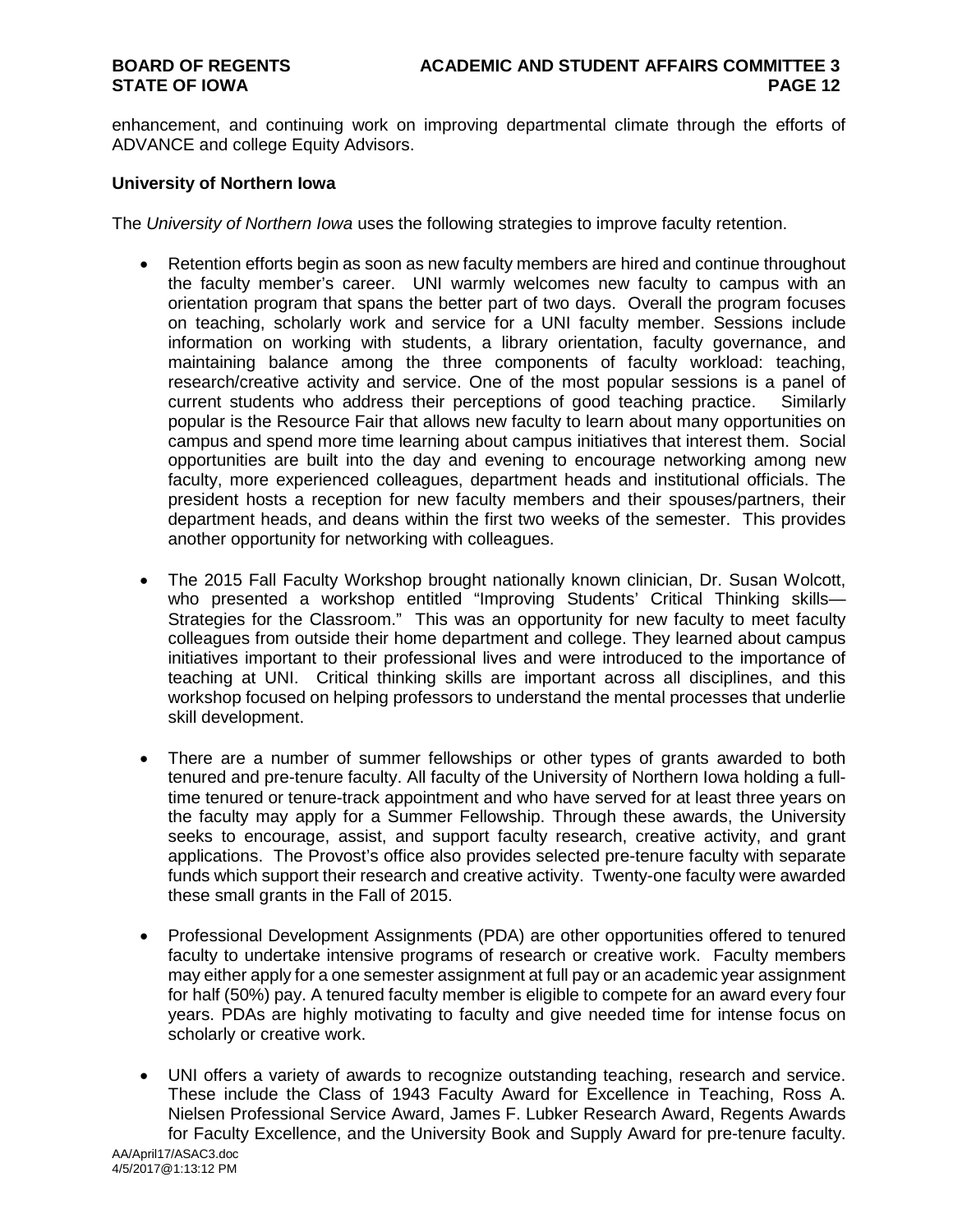One of the changes that was made in the 2015-2016 academic year was that these award winners, plus those who were tenured and/or promoted, were invited (along with spouses/partners) to a celebratory dinner in April 2016. This event recognized those faculty who were being honored particularly during that academic year. The response to this celebratory event has been excellent.

- In Fall 2015, the Provost continued monthly Faculty Brown Bag Lunches in Bartlett Hall. All faculty were invited to join the Provost, the Associate Provosts and the Director of the Center for Excellence in Teaching and Learning for informal discussions. These lunches give faculty an opportunity to interact regularly with the provost and discuss items that are of concern to them. In addition, in the Spring of 2016, the Provost used these lunches to gather input for the development of the Academic Master Plan.
- UNI's colleges have also developed programs to help with new faculty retention. Strategies employed by the colleges to increase retention and success of new faculty include a reduced teaching load during a faculty member's first year of service, summer stipends to support research, and money for equipment. In Fall 2016, the provost and deans supported the New Faculty Colloquium, an extended orientation program administrated through the Center for Excellence in Teaching and Learning. This program assists faculty with becoming acclimated to the university and their job demands.
- Retention efforts also extend to more experienced faculty. Each of the colleges recognizes faculty excellence in teaching, scholarship or creative work and service. Some colleges have awards for teaching achievement in both departmental and liberal arts core courses. Recognition efforts, which also aid long term retention, include college newsletters and websites which publicize faculty achievements and awards and highlight research interests and accomplishments. The Graduate College also has a number of university-wide awards for excellence in teaching and scholarship.
- Deans use a variety of means for building community and connection within the college. Some efforts include one-on-one meetings with pre-tenure faculty to discuss career goals, small Challenge Grants to support faculty efforts in developing research proposals to be submitted in external grant competitions, and social occasions which involve all of the faculty of the college.
- Feedback continues to be positive about the provost's email newsletter, a university-wide publication that helps keep faculty informed on various initiatives of the provost and to report on activities of colleagues. Good communication about progress or new initiatives helps build a sense of connection to the university.
- The Center for Excellence in Teaching and Learning continues to support faculty through a robust schedule of teaching workshops, book studies and peer observation opportunities. In 2015-16, one-third of all faculty attended at least one of the workshops or reading groups sponsored by the center. Faculty from all colleges participated, and around 14% of the entire faculty attended more than one of the center's offerings.
- Diversity and inclusion efforts include three affinity groups: African American, Asian and Hispanic. The meetings of these groups are facilitated by the diversity fellow in the Provost's office. These groups also assist faculty in feeling at home not only at the university but also in the community in general. That diversity fellow also assisted with the efforts of the National Coalition Builders Institute at UNI.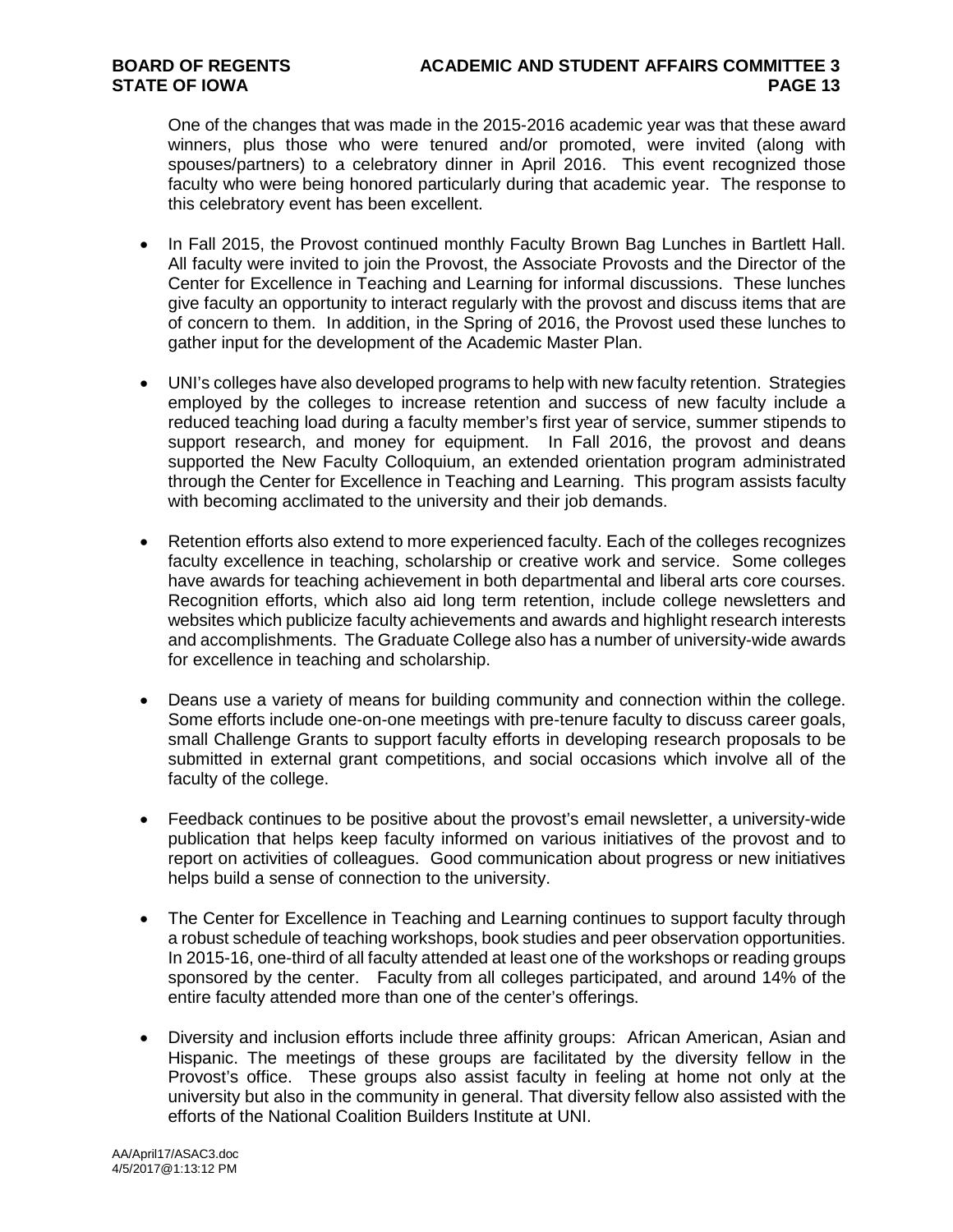• Finally, the Provost's Office worked with members of United Faculty leadership in finishing a salary equity study. This extremely thorough study resulted in equity adjustments for some faculty. The commitment to this demonstrates the administration's concern for fairness and equity and contributed greatly to faculty sensing that they are valued members of the community.

#### **Iowa School for the Deaf**

• Faculty retention is not a major concern at the Iowa School for the Deaf. Most faculty remain employed for many years; the average length of service for faculty is 23.8 years. Excellent benefits, such as the tuition reimbursement program, competitive salaries, and excellent health and dental insurance reduce faculty turnover. However, 58% of ISD's faculty members are age 55 or over, so ISD could face significant turnover with faculty retirements in the next few years.

#### **Iowa Education Services for the Blind and Visually Impaired/Iowa Braille and Sight Saving School**

Iowa Educational Services for the Blind and Visually Impaired / Iowa Braille and Sight Saving School provides leadership in the field of vision in the State of Iowa through an inter-governmental agreement between the Board of Regents, State Board of Education, the Iowa Department for the Blind and the Association of Area Education Agencies. Collaborative efforts with these agencies and the local education agencies results in service provision to children in Iowa who are blind, visually impaired, deaf-blind, or multi-disabled with a visual impairment, from birth through age 21. Most services are provided throughout Iowa in the local school districts using an itinerant teaching model. Extended school year services are also provided in local school districts. Supplemental special programs are regionalized based on student and parent need and interest. The school no longer operates a long-term residential program, but continues to provide short-term programs on the Iowa Braille and Sight Saving School campus.

Overall, retention of faculty by the institution has traditionally not been an area of deficiency. During FY2016, the School experienced a higher-than-normal level of turnover, due to five teachers reaching retirement age simultaneously. This was anticipated due to the aging workforce. The Iowa Braille and Sight Saving School strives to create a career setting that supports continuous employee development and encourages institutional loyalty with our faculty. Some of the benefits and resources we use to maintain a healthy level of faculty retention are:

- Competitive salary and fringe benefit package
- Use of a state car, lap top computer, and mobile phone for many of our itinerant faculty
- Tuition assistance for professional development and license maintenance
- Active engagement in educational program development
- Access to and inclusion in an extensive statewide network of professional vision colleagues
- Mentoring for new teachers

Recruitment continues to be a challenge, as there is a nationwide shortage of education professionals in the vision field. In addition, there are no longer any active teacher preparation programs for Teachers of the Visually Impaired in Iowa.

In order to encourage educators to enter the field of vision, we continue to offer a competitive teacher preparation scholarship. This competitive scholarship program has created the opportunity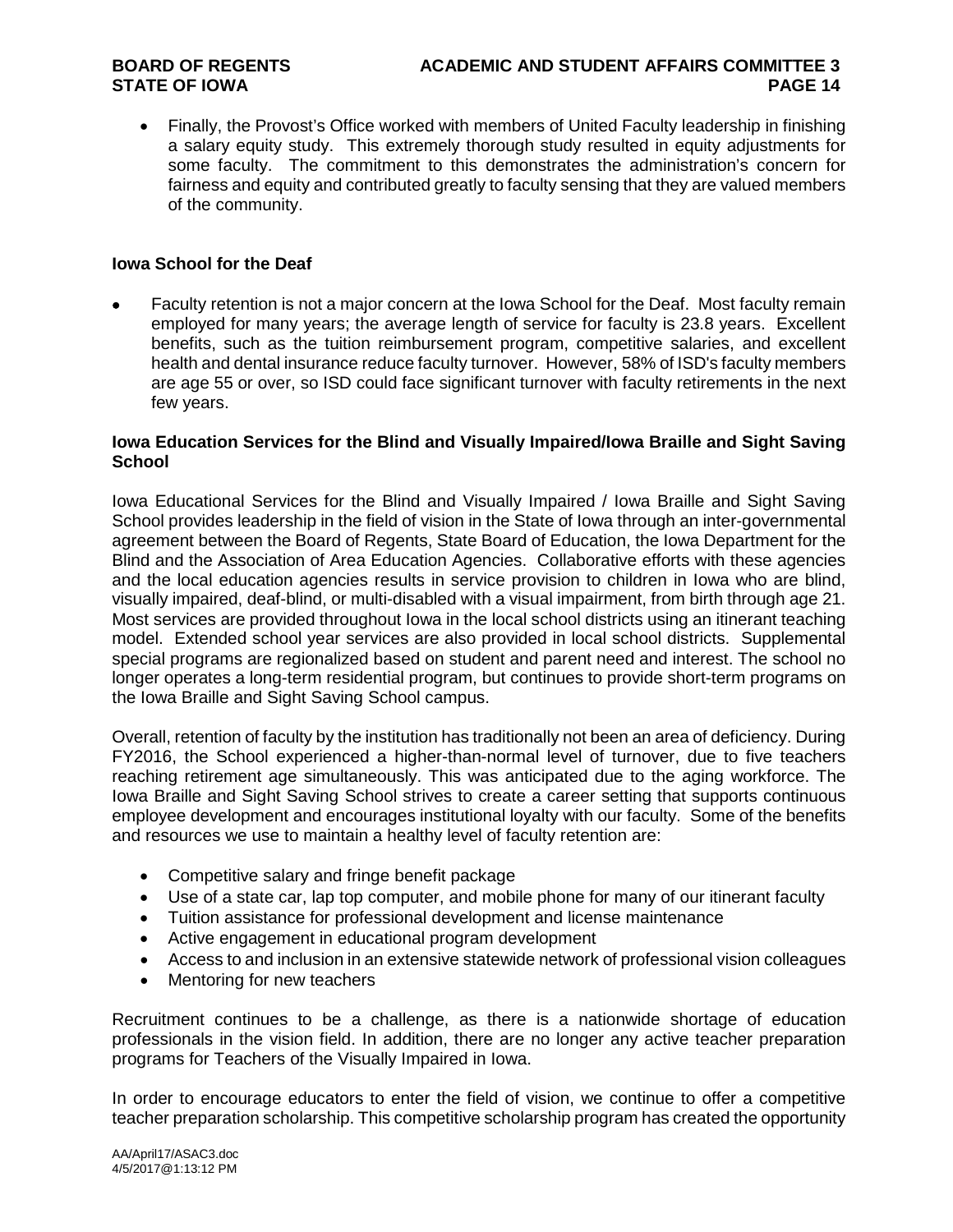for us to better recruit education students, including minorities, from various areas of Iowa. We currently have eight individuals participating in the program. Of those, seven are females and one is male. There are currently no minorities in the program.

In addition to these long-term recruitment strategies and applicable retention strategies listed above, we also utilize the following recruitment techniques:

- Nationwide network of college and university career center postings
- Personal contacts with strong teacher preparation programs in the Midwest
- Interview expense reimbursement
- Relocation assistance for new faculty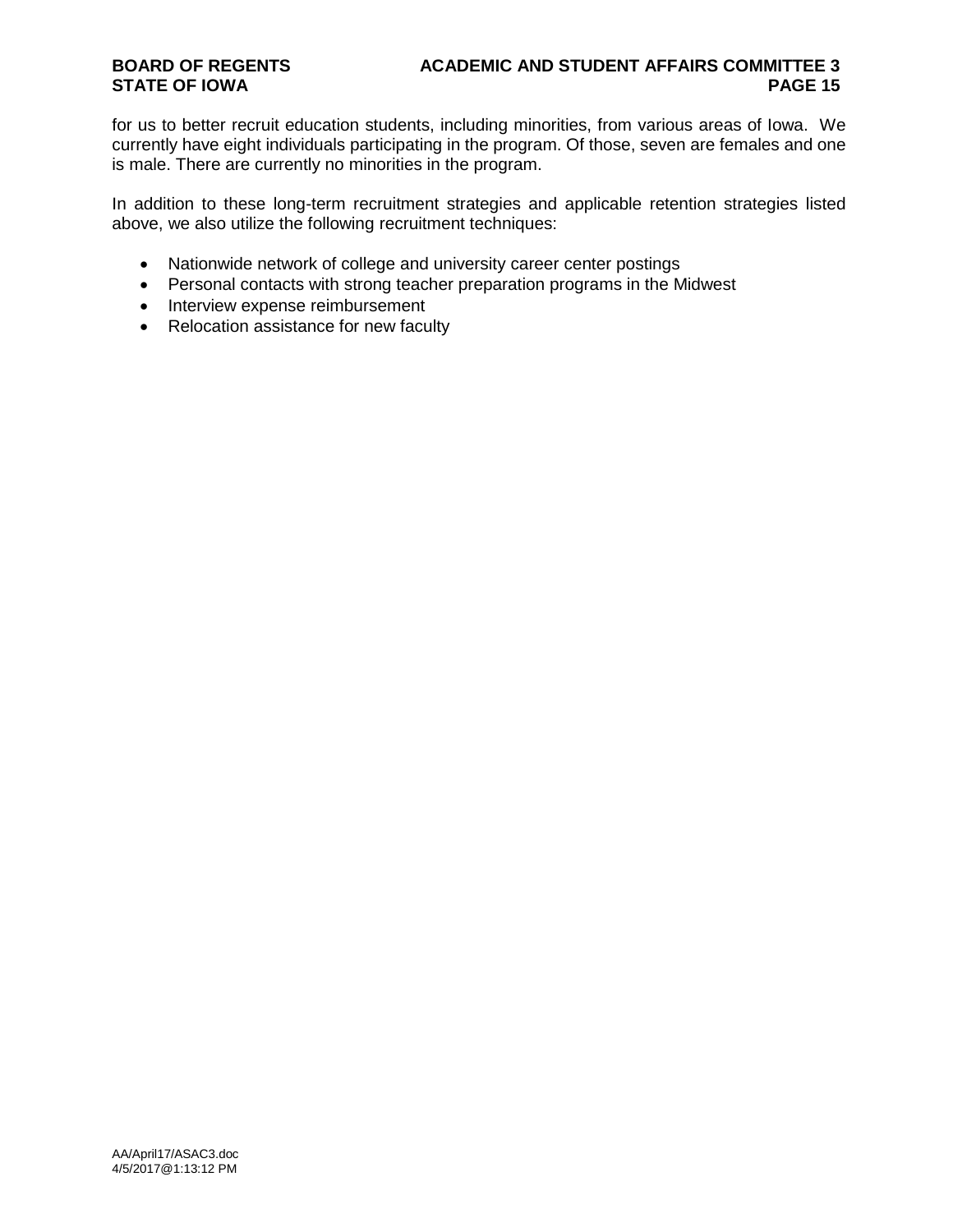# **TABLE 1 NUMBER OF FACULTY RESIGNATIONS BY RANK FY 2007 – FY 2016 PROFESSOR ASSOCIATE PROFESSOR ASSISTANT PROFESSOR INSTRUCTOR TOTAL**

|         | <b>PROFESSOR</b> |                  | ASSOCIATE PROFESSOR   ASSISTANT PROFESSOR   INSTRUCTOR |                          | <b>TOTAL</b>   |
|---------|------------------|------------------|--------------------------------------------------------|--------------------------|----------------|
|         |                  |                  | <b>UNIVERSITY OF IOWA</b>                              |                          |                |
| FY 2007 | 14               | 18               | 36                                                     | $\mathbf 0$              | 68             |
| FY 2008 | 18               | 20               | 38                                                     | 1                        | 77             |
| FY 2009 | 15               | 16               | 17                                                     | $\mathbf 0$              | 48             |
| FY 2010 | $6\phantom{1}$   | 18               | 37                                                     | $\mathbf 0$              | 61             |
| FY 2011 | 12               | 12               | 39                                                     | $\boldsymbol{0}$         | 63             |
| FY 2012 | 11               | 13               | 28                                                     | $\mathbf 0$              | 52             |
| FY 2013 | 13               | 18               | 34                                                     | $\mathbf 0$              | 65             |
| FY 2014 | 12               | 13               | 41                                                     | $\mathbf 0$              | 66             |
| FY 2015 | 16               | 20               | 54                                                     | $\boldsymbol{0}$         | 90             |
| FY 2016 | 15               | 38               | 41                                                     | $\bf{0}$                 | 94             |
|         |                  |                  | <b>IOWA STATE UNIVERSITY</b>                           |                          |                |
| FY 2007 | 15               | 11               | 28                                                     | $\mathbf 0$              | 54             |
| FY 2008 | $\overline{7}$   | 12               | 25                                                     | $\boldsymbol{0}$         | 44             |
| FY 2009 | $\,6$            | 10               | 10                                                     | $\boldsymbol{0}$         | 26             |
| FY 2010 | 10               | 9                | 20                                                     | $\boldsymbol{0}$         | 39             |
| FY 2011 | 8                | $\boldsymbol{9}$ | 16                                                     | $\overline{0}$           | 33             |
| FY 2012 | $6\phantom{1}6$  | $\boldsymbol{9}$ | 11                                                     | $\overline{0}$           | 26             |
| FY 2013 | 3                | $6\phantom{1}6$  | 12                                                     | $\mathbf 0$              | 21             |
| FY 2014 | 11               | $\overline{9}$   | 15                                                     | $\boldsymbol{0}$         | 35             |
| FY 2015 | 8                | 12               | 13                                                     | $\mathbf 0$              | 33             |
| FY 2016 | 4                | 8                | 12                                                     | $\mathbf 0$              | 24             |
|         |                  |                  | UNIVERSITY OF NORTHERN IOWA                            |                          |                |
| FY 2007 | $\overline{7}$   | 4                | 7                                                      | $\overline{\mathcal{A}}$ | 22             |
| FY 2008 | $\mathbf 0$      | 1                | 13                                                     | $\boldsymbol{0}$         | 14             |
| FY 2009 | $\mathbf 0$      | 3                | 8                                                      | $\overline{2}$           | 13             |
| FY 2010 | $\mathbf 0$      | $\boldsymbol{0}$ | $\overline{2}$                                         | $\overline{\mathbf{4}}$  | $\,6$          |
| FY 2011 | 1                | 4                | $\overline{3}$                                         | 1                        | $\overline{9}$ |
| FY 2012 | 4                | 5                | 6                                                      | 19                       | 34             |
| FY 2013 | $\overline{3}$   | 5                | $\overline{12}$                                        | $\overline{3}$           | 23             |
| FY 2014 | 1                | 1                | 6                                                      | $\boldsymbol{0}$         | 8              |
| FY 2015 | 0                | $\overline{2}$   | 4                                                      | 1                        | $\overline{7}$ |
| FY 2016 | 1                | $\overline{2}$   | 9                                                      | 3                        | 15             |
|         |                  |                  | <b>REGENT TOTAL</b>                                    |                          |                |
| FY 2007 | 36               | 33               | 71                                                     | $\overline{\mathbf{4}}$  | 144            |
| FY 2008 | 25               | 33               | 76                                                     | 1                        | 135            |
| FY 2009 | 21               | 29               | 35                                                     | $\mathbf 2$              | 87             |
| FY 2010 | 16               | 27               | 59                                                     | $\overline{\mathbf{4}}$  | 106            |
| FY 2011 | 21               | 25               | 58                                                     | $\mathbf 1$              | 105            |
| FY 2012 | 21               | 27               | 45                                                     | 19                       | 112            |
| FY 2013 | 19               | 29               | 58                                                     | 3                        | 109            |
| FY 2014 | 24               | 23               | 62                                                     | $\pmb{0}$                | 109            |
| FY 2015 | 24               | 34               | 71                                                     | 1                        | 130            |
| FY 2016 | 20               | 48               | 62                                                     | $\overline{\mathbf{3}}$  | 133            |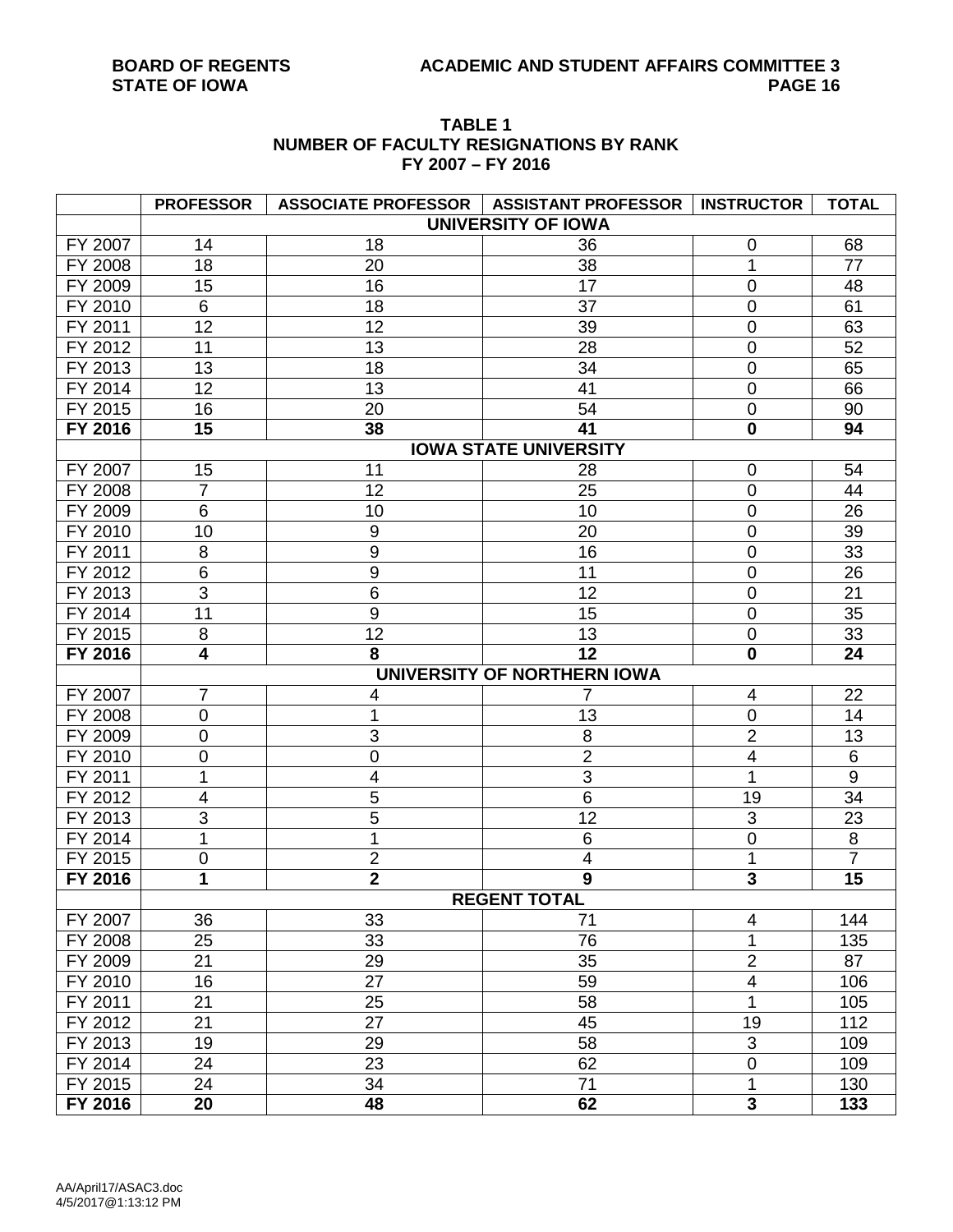| TABLE 2                                                     |
|-------------------------------------------------------------|
| NUMBER OF FACULTY RESIGNATIONS BY GENDER AND RACE/ETHNICITY |
| FY 2007 - FY 2016                                           |

|         | <b>MALE</b>                 | <b>FEMALE</b>    | <b>TOTAL</b>                 | <b>MINORITY</b>           | <b>NON-MINORITY</b> |  |  |  |  |  |  |  |
|---------|-----------------------------|------------------|------------------------------|---------------------------|---------------------|--|--|--|--|--|--|--|
|         |                             |                  | <b>UNIVERSITY OF IOWA</b>    |                           |                     |  |  |  |  |  |  |  |
| FY 2007 | 40                          | 28               | 68                           | 11                        | 57                  |  |  |  |  |  |  |  |
| FY 2008 | 48                          | 29               | 77                           | 12                        | 65                  |  |  |  |  |  |  |  |
| FY 2009 | 30                          | 18               | 48                           | 10                        | 38                  |  |  |  |  |  |  |  |
| FY 2010 | 35                          | 26               | 61                           | 16                        | 45                  |  |  |  |  |  |  |  |
| FY 2011 | 41                          | 22               | 63                           | 19                        | 44                  |  |  |  |  |  |  |  |
| FY 2012 | 34                          | 18               | 52                           | 16                        | 36 <sup>2</sup>     |  |  |  |  |  |  |  |
| FY 2013 | 37                          | 28               | 65                           | 11                        | 54                  |  |  |  |  |  |  |  |
| FY 2014 | 34                          | 32               | 66                           | 13                        | 53                  |  |  |  |  |  |  |  |
| FY 2015 | 53                          | 37               | 90                           | 25                        | 65                  |  |  |  |  |  |  |  |
| FY 2016 | 47                          | 47               | 94                           | 25                        | 69                  |  |  |  |  |  |  |  |
|         |                             |                  | <b>IOWA STATE UNIVERSITY</b> |                           |                     |  |  |  |  |  |  |  |
| FY 2007 | 35                          | 19               | 54                           | $\overline{7}$            | 47                  |  |  |  |  |  |  |  |
| FY 2008 | 25                          | 19               | 44                           | 12                        | 32                  |  |  |  |  |  |  |  |
| FY 2009 | 17                          | $9\,$            | 26                           | 10                        | 16                  |  |  |  |  |  |  |  |
| FY 2010 | 27                          | 12               | 39                           | 18                        | 21                  |  |  |  |  |  |  |  |
| FY 2011 | 15                          | 18               | 33                           | 5                         | 28                  |  |  |  |  |  |  |  |
| FY 2012 | 20                          | 6                | 26                           | $6\phantom{1}6$           | 20                  |  |  |  |  |  |  |  |
| FY 2013 | 11                          | 10               | 21                           | $\overline{3}$            | 18                  |  |  |  |  |  |  |  |
| FY 2014 | 22                          | 13               | 35                           | 15                        | 20                  |  |  |  |  |  |  |  |
| FY 2015 | 20                          | 13               | 33                           | 12                        | 21                  |  |  |  |  |  |  |  |
| FY 2016 | 14                          | 10               | 24                           | $\overline{7}$            | 17                  |  |  |  |  |  |  |  |
|         | UNIVERSITY OF NORTHERN IOWA |                  |                              |                           |                     |  |  |  |  |  |  |  |
| FY 2007 | 12                          | 10               | 22                           | 7                         | 15                  |  |  |  |  |  |  |  |
| FY 2008 | 8                           | 6                | 14                           | $\ensuremath{\mathsf{3}}$ | 11                  |  |  |  |  |  |  |  |
| FY 2009 | 8                           | 5                | 13                           | 0                         | 13                  |  |  |  |  |  |  |  |
| FY 2010 | 1                           | $\overline{5}$   | $\,6$                        | 1                         | 5                   |  |  |  |  |  |  |  |
| FY 2011 | $\overline{3}$              | $\overline{6}$   | $\overline{9}$               | 1                         | $\overline{8}$      |  |  |  |  |  |  |  |
| FY 2012 | 15                          | 19               | 34                           | 0                         | 34                  |  |  |  |  |  |  |  |
| FY 2013 | 14                          | $\boldsymbol{9}$ | 23                           | 6                         | $\overline{17}$     |  |  |  |  |  |  |  |
| FY 2014 | 3                           | 5                | $\,8\,$                      | 1                         | $\overline{7}$      |  |  |  |  |  |  |  |
| FY 2015 | $\ensuremath{\mathsf{3}}$   | $\overline{4}$   | $\overline{7}$               | $\overline{4}$            | $\overline{3}$      |  |  |  |  |  |  |  |
| FY 2016 | $\overline{6}$              | $\overline{9}$   | 15                           | 1                         | 14                  |  |  |  |  |  |  |  |
|         |                             |                  | <b>REGENT TOTAL</b>          |                           |                     |  |  |  |  |  |  |  |
| FY 2007 | 87                          | 57               | 144                          | 25                        | 119                 |  |  |  |  |  |  |  |
| FY 2008 | 81                          | 54               | 135                          | $\overline{27}$           | 108                 |  |  |  |  |  |  |  |
| FY 2009 | 55                          | 32               | 87                           | 20                        | 67                  |  |  |  |  |  |  |  |
| FY 2010 | 63                          | 43               | 106                          | 35                        | 71                  |  |  |  |  |  |  |  |
| FY 2011 | 59                          | 46               | 105                          | 25                        | 80                  |  |  |  |  |  |  |  |
| FY 2012 | 69                          | 43               | 112                          | 22                        | 90                  |  |  |  |  |  |  |  |
| FY 2013 | 62                          | 47               | 109                          | 20                        | 89                  |  |  |  |  |  |  |  |
| FY 2014 | 59                          | 50               | 109                          | 29                        | 80                  |  |  |  |  |  |  |  |
| FY 2015 | 76                          | 54               | 130                          | 41                        | 89                  |  |  |  |  |  |  |  |
| FY 2016 | 67                          | 66               | 133                          | 33                        | 100                 |  |  |  |  |  |  |  |

<span id="page-16-0"></span>AA/April17/ASAC3.doc 4/5/2017@1:13:12 PM 2 The race/ethnicity of four faculty members was unspecified.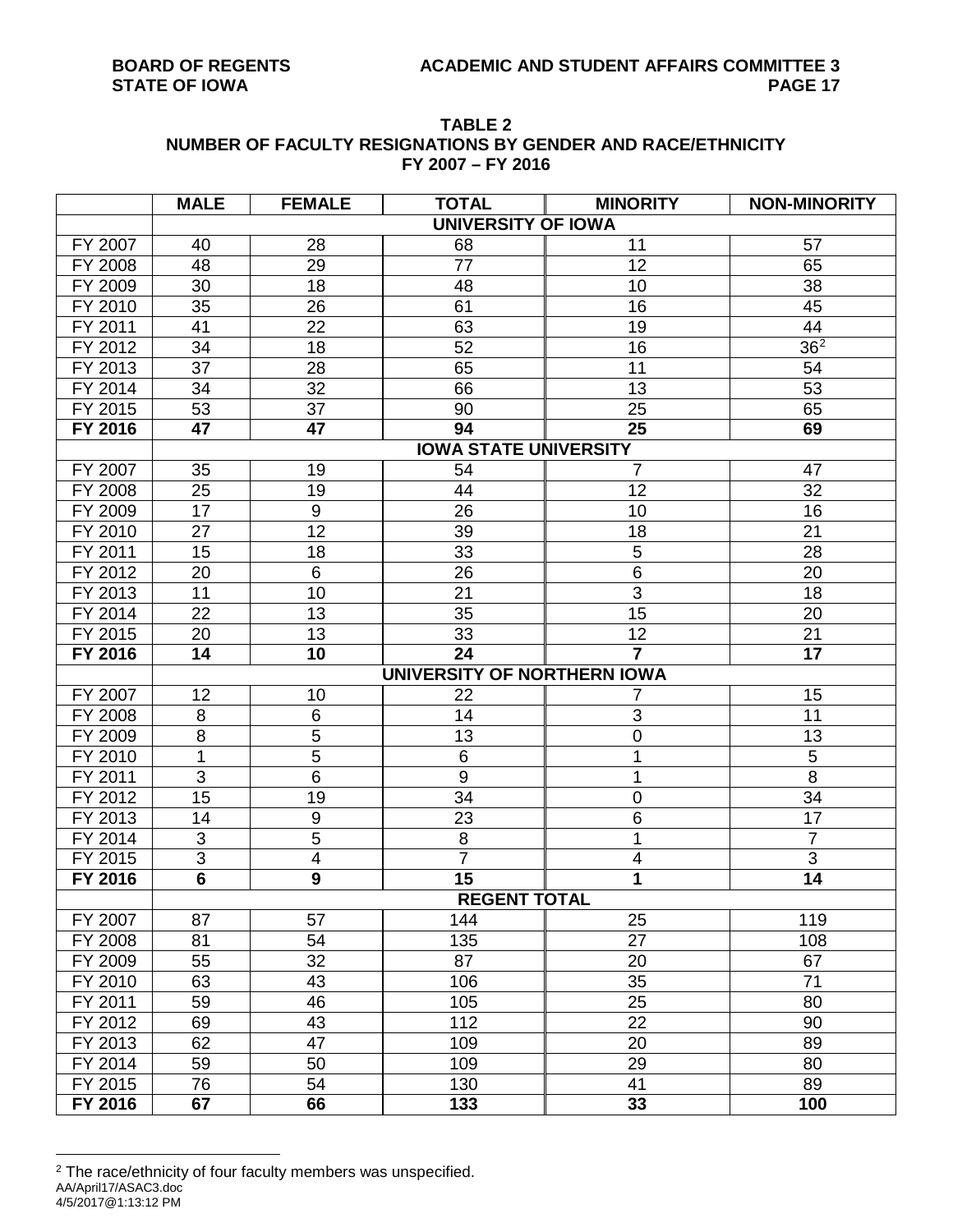#### **TABLE 3 NUMBER OF FACULTY RESIGNATIONS BY TENURE STATUS FY 2007 – FY 2016**

<span id="page-17-0"></span>

|         | <b>TENURED</b>   | <b>TENURE-TRACK</b>     | <b>CLINICAL TRACK</b>        | <b>OTHER</b>   | <b>TOTAL</b>    |
|---------|------------------|-------------------------|------------------------------|----------------|-----------------|
|         |                  |                         | <b>UNIVERSITY OF IOWA</b>    |                |                 |
| FY 2007 | 23               | 24                      | 21                           | $\mathbf 0$    | 68              |
| FY 2008 | 22               | 23                      | 32                           | $\pmb{0}$      | 77              |
| FY 2009 | 23               | $\boldsymbol{9}$        | 16                           | $\mathbf 0$    | 48              |
| FY 2010 | 14               | 16                      | 31                           | $\mathbf 0$    | 61              |
| FY 2011 | 16               | 27                      | 20                           | $\mathbf 0$    | 63              |
| FY 2012 | 16               | 17                      | 17                           | 2 <sup>3</sup> | 52              |
| FY 2013 | 16               | 15                      | 33                           | 1              | 65              |
| FY 2014 | 18               | 21                      | 27                           | $\mathbf 0$    | 66              |
| FY 2015 | 25               | 24                      | 38                           | $\mathsf 3$    | 90              |
| FY 2016 | 31               | 14                      | 49                           | $\mathbf 0$    | 94              |
|         |                  |                         | <b>IOWA STATE UNIVERSITY</b> |                |                 |
| FY 2007 | 26               | 28                      | 0                            | $\mathbf 0$    | 54              |
| FY 2008 | 18               | 26                      | 0                            | $\mathbf 0$    | 44              |
| FY 2009 | 15               | 11                      | 0                            | $\mathbf 0$    | 26              |
| FY 2010 | 19               | 20                      | 0                            | $\mathbf 0$    | 39              |
| FY 2011 | 17               | 16                      | 0                            | 0              | 33              |
| FY 2012 | 14               | 12                      | 0                            | $\mathbf 0$    | 26              |
| FY 2013 | $\boldsymbol{9}$ | 12                      | 0                            | $\mathbf 0$    | $\overline{21}$ |
| FY 2014 | 20               | 15                      | 0                            | $\mathbf 0$    | 35              |
| FY 2015 | 20               | 13                      | 0                            | $\pmb{0}$      | 33              |
| FY 2016 | 12               | 12                      | $\mathbf{0}$                 | $\mathbf 0$    | 24              |
|         |                  |                         | UNIVERSITY OF NORTHERN IOWA  |                |                 |
| FY 2007 | 11               | 8                       | 0                            | 3              | 22              |
| FY 2008 | 1                | 12                      | 0                            |                | 14              |
| FY 2009 | 4                | 8                       | 0                            |                | 13              |
| FY 2010 | 0                | $\overline{\mathbf{4}}$ | 0                            | $\overline{2}$ | $\,6$           |
| FY 2011 | 5                | $\overline{\mathbf{4}}$ | 0                            | $\overline{0}$ | $\overline{9}$  |
| FY 2012 | 9                | $\overline{7}$          | 0                            | 18             | 34              |
| FY 2013 | $\overline{8}$   | 12                      | $\overline{3}$               | $\pmb{0}$      | 23              |
| FY 2014 | $\overline{2}$   | 6                       | 0                            | $\mathbf 0$    | $\bf 8$         |
| FY 2015 | 4                | $\overline{2}$          | 1                            | $\pmb{0}$      | $\overline{7}$  |
| FY 2016 | 4                | $\overline{9}$          | 0                            | $\overline{2}$ | 15              |
|         |                  |                         | <b>REGENT TOTAL</b>          |                |                 |
| FY 2007 | 60               | 60                      | 21                           | 3              | 144             |
| FY 2008 | 41               | 61                      | 32                           | 1              | 135             |
| FY 2009 | 42               | 28                      | 16                           | 1              | 87              |
| FY 2010 | 33               | 40                      | 31                           | $\overline{2}$ | 106             |
| FY 2011 | 38               | 47                      | 20                           | $\mathbf 0$    | 105             |
| FY 2012 | 39               | 36                      | 17                           | 20             | 112             |
| FY 2013 | 33               | 39                      | 36                           | 1              | 109             |
| FY 2014 | 40               | 42                      | 27                           | $\pmb{0}$      | 109             |
| FY 2015 | 49               | 39                      | 39                           | $\overline{3}$ | 130             |
| FY 2016 | 47               | 35                      | 49                           | $\overline{2}$ | 133             |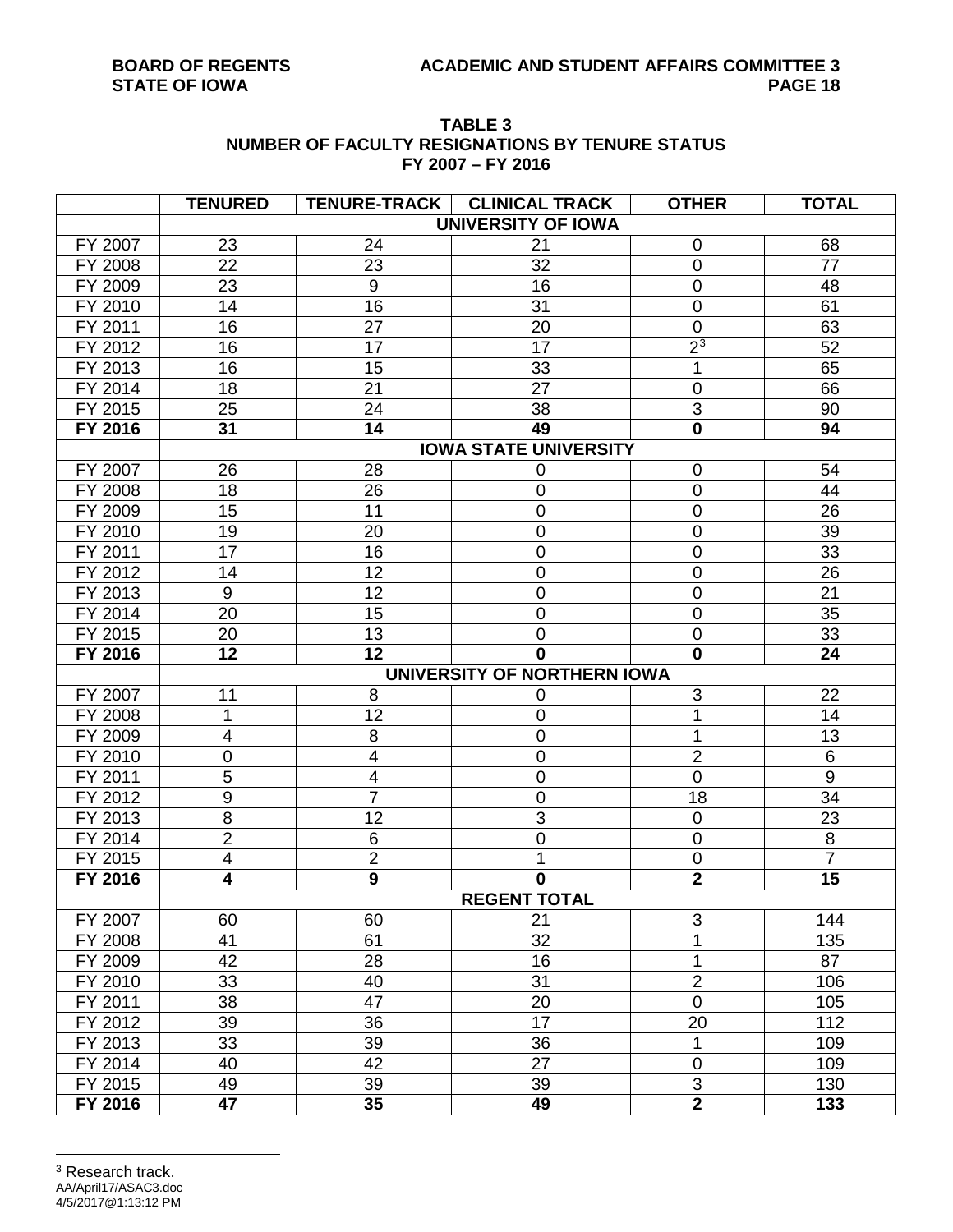### **TABLE 4a RESIGNATIONS BY COLLEGE FY 2007 – FY 2016 UNIVERSITY OF IOWA**

| <b>COLLEGE</b>                     | <b>FY07</b> | <b>FY08</b>    | <b>FY09</b>    | <b>FY10</b> | <b>FY11</b> | <b>FY12</b> | <b>FY13</b>    | <b>FY14</b> | <b>FY15</b> | <b>FY16</b> |
|------------------------------------|-------------|----------------|----------------|-------------|-------------|-------------|----------------|-------------|-------------|-------------|
| Business Admin.                    | 5           | 4              |                | 2           | 3           | 4           |                | 3           |             | 0           |
| Dentistry                          | 7           | 3              | 0              | 2           | 4           | 2           | 4              |             |             | 4           |
| Education                          |             | 6              |                |             | 3           | 0           | っ              | 2           | 4           | 5           |
| Engineering                        | 3           |                | 2              | 0           | 2           |             |                | 2           | 0           | 3           |
| Graduate                           | 0           | $\Omega$       |                | 0           | 0           | 0           | 0              |             | 3           | 0           |
| Law                                |             |                | 3              |             | 3           |             | າ              | 0           | 3           | 4           |
| <b>Liberal Arts &amp; Sciences</b> | 19          | 15             |                | 10          | 11          | 10          | 12             | 14          | 9           | 21          |
| Medicine                           | 24          | 38             | 31             | 38          | 32          | 32          | 34             | 34          | 65          | 53          |
| <b>Nursing</b>                     | 0           | $\overline{2}$ | $\overline{2}$ | 2           |             | っ           | 4              |             |             | 5           |
| Pharmacy                           | 4           | 3              | 0              | 0           | 2           |             | $\overline{2}$ | 3           | 2           | 2           |
| <b>Public Health</b>               | 4           | 4              | 0              | 5           | っ           |             | 3              | 5           |             | $\Omega$    |
| <b>TOTAL</b>                       | 68          | 77             | 48             | 61          | 63          | 52          | 65             | 66          | 90          | 94          |

#### **TABLE 4b RESIGNATIONS BY COLLEGE FY 2007 – FY 2016 IOWA STATE UNIVERSITY**

| <b>COLLEGE</b>                     | <b>FY07</b> | <b>FY08</b> | <b>FY09</b> | <b>FY10</b> | <b>FY11</b> | FY12 | <b>FY13</b>    | <b>FY14</b> | <b>FY15</b> | <b>FY16</b> |
|------------------------------------|-------------|-------------|-------------|-------------|-------------|------|----------------|-------------|-------------|-------------|
| Agric. & Life Sciences             | 9           | 8           | 4           |             | 3           |      |                |             | 3           |             |
| <b>Business</b>                    | 3           | ⌒           |             | ⌒           |             |      | ◠              |             | 5           | っ           |
| Design                             | 3           |             |             | ◠           |             |      | ⌒              |             | 3           | າ           |
| Engineering                        | 4           |             | າ           | 5           | 4           |      | ◠              | 11          | 3           | 3           |
| <b>Human Sciences</b>              | 4           | 5           | 6           | 8           | 10          | 5    |                | 8           | 3           | 3           |
| <b>Liberal Arts &amp; Sciences</b> | 23          | 16          | 8           | 12          | 11          | 10   | 10             | 11          | 1           | 10          |
| Library                            | ◠           | າ           | 0           |             | 0           |      |                | າ           |             | 0           |
| <b>Veterinary Medicine</b>         | 6           | 6           | 4           | ົ           |             | റ    | っ              |             | 4           |             |
| TOTAL                              | 54          | 44          | 26          | 39          | 33          | 26   | 2 <sup>1</sup> | 35          | 33          | 24          |

#### **TABLE 4c RESIGNATIONS BY COLLEGE FY 2007 – FY 2016 UNIVERSITY OF NORTHERN IOWA**

| <b>COLLEGE</b>           | <b>FY07</b> | <b>FY08</b> | <b>FY09</b> | <b>FY10</b> | <b>FY11</b> | <b>FY12</b> 1 | <b>FY13</b> | <b>FY14</b> | <b>FY15</b> | <b>FY16</b> |
|--------------------------|-------------|-------------|-------------|-------------|-------------|---------------|-------------|-------------|-------------|-------------|
| Business Admin.          |             | 3           |             |             |             |               |             |             |             |             |
| Education                |             | 3           |             |             | ◠           | 17            |             | ◠           | ⌒           |             |
| <b>Natural Sciences</b>  |             |             |             |             |             |               |             |             |             |             |
| Humanities & Fine Arts   | 8           |             | ⌒           |             |             |               |             |             |             |             |
| Humanities, Arts, & Sci. |             |             |             |             |             | 13            |             | ົ           | ≏           |             |
| Soc. & Behavioral Sci.   | 5           |             |             |             |             |               |             |             |             |             |
| Library                  |             |             |             |             |             |               |             |             |             |             |
| <b>TOTAL</b>             | 22          | 14          | 13          |             |             | 34            | 23          |             |             | 15          |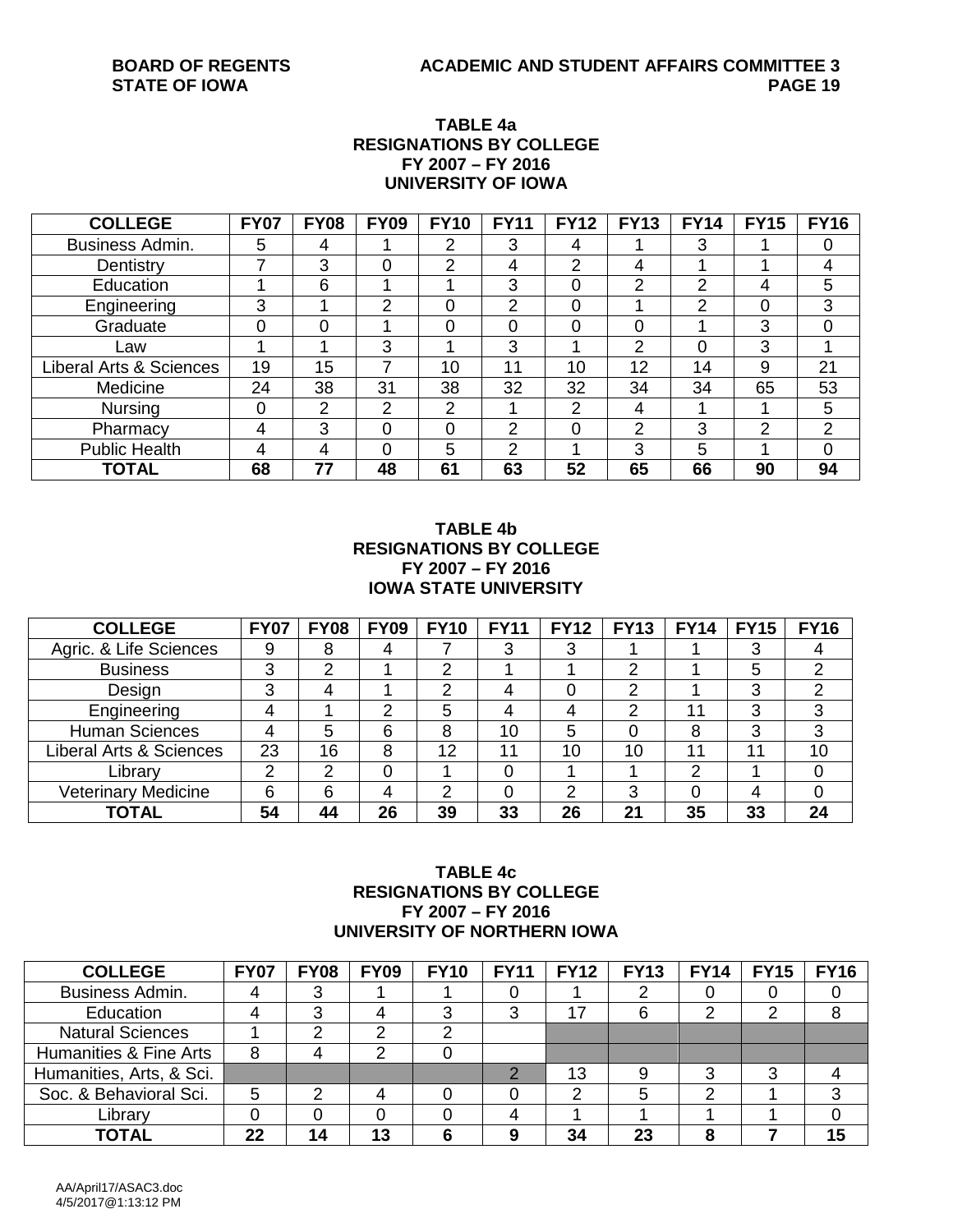### **TABLE 5a REASONS GIVEN FOR FACULTY RESIGNATIONS FY 2007 – FY 2016 UNIVERSITY OF IOWA**

|                            | <b>FY07</b>             | <b>FY08</b>     | <b>FY09</b>         | <b>FY10</b>             | <b>FY11</b>               | <b>FY12</b>             | <b>FY13</b>             | <b>FY14</b>             | <b>FY15</b>     | <b>FY16</b>             |
|----------------------------|-------------------------|-----------------|---------------------|-------------------------|---------------------------|-------------------------|-------------------------|-------------------------|-----------------|-------------------------|
| To accept a position       |                         |                 |                     |                         |                           |                         |                         |                         |                 |                         |
| at another university      |                         |                 |                     |                         |                           |                         |                         |                         |                 |                         |
| Professor                  | 8                       | 10              | 11                  | $\boldsymbol{9}$        | 6                         | 5                       | 11                      | 3                       | 11              | 12                      |
| <b>Associate Professor</b> | $\overline{10}$         | 14              | $\overline{8}$      | $\overline{10}$         | 1                         | $\overline{6}$          | $\overline{11}$         | $\overline{7}$          | $\overline{11}$ | $\overline{25}$         |
| <b>Assistant Professor</b> | $\overline{22}$         | 14              | 6                   | $\overline{21}$         | 10                        | 15                      | 10                      | 13                      | 19              | $\overline{15}$         |
| Instructor                 | $\overline{0}$          | 0               | $\overline{0}$      | $\overline{0}$          | $\mathbf 0$               | $\mathbf 0$             | $\overline{0}$          | $\mathbf 0$             | 0               | $\pmb{0}$               |
| <b>Total</b>               | 40                      | 38              | 25                  | 40                      | 17                        | 26                      | 32                      | 23                      | 41              | 52                      |
| To accept another          |                         |                 |                     |                         |                           |                         |                         |                         |                 |                         |
| position                   |                         |                 |                     |                         |                           |                         |                         |                         |                 |                         |
| Professor                  | 1                       | $\sqrt{3}$      | $\pmb{0}$           | 1                       | $\ensuremath{\mathsf{3}}$ | $\boldsymbol{0}$        | 1                       | 5                       | 1               | 1                       |
| <b>Associate Professor</b> | $\overline{2}$          | $\overline{3}$  | $\overline{4}$      | $\mathbf 1$             | $\overline{7}$            | $\overline{5}$          | $\overline{2}$          | $\overline{2}$          | 5               | 1                       |
| <b>Assistant Professor</b> | $\overline{4}$          | $\overline{13}$ | $\overline{7}$      | $\overline{3}$          | $\overline{11}$           | $\overline{4}$          | $\overline{6}$          | 9                       | 11              | 1                       |
| Instructor                 | $\overline{0}$          | 1               | $\overline{0}$      | $\overline{0}$          | $\mathbf 0$               | $\overline{0}$          | $\mathbf 0$             | $\overline{0}$          | 0               | $\mathbf 0$             |
| <b>Total</b>               | $\overline{\mathbf{7}}$ | $\overline{20}$ | $\overline{11}$     | 5                       | $\overline{21}$           | $\overline{9}$          | $\overline{9}$          | $\overline{16}$         | $\overline{17}$ | $\overline{\mathbf{3}}$ |
| To relocate for            |                         |                 |                     |                         |                           |                         |                         |                         |                 |                         |
| personal reasons           |                         |                 |                     |                         |                           |                         |                         |                         |                 |                         |
| Professor                  | $\mathbf 0$             | $\overline{2}$  | 1                   | 1                       | $\overline{c}$            | 5                       | $\mathbf 0$             | 3                       | 1               | $\mathbf 0$             |
| <b>Associate Professor</b> | $\overline{2}$          | $\pmb{0}$       | $\mathbf 1$         | 1                       | $\overline{2}$            | $\overline{2}$          | $\overline{2}$          | 3                       | $\overline{2}$  | 4                       |
| <b>Assistant Professor</b> | $\overline{8}$          | 8               | $\overline{2}$      | 11                      | 16                        | $\overline{9}$          | 8                       | $\overline{15}$         | 9               | $\overline{8}$          |
| Instructor                 | $\mathbf 0$             | $\pmb{0}$       | $\boldsymbol{0}$    | $\mathbf 0$             | $\pmb{0}$                 | $\mathbf 0$             | $\mathbf 0$             | $\mathbf 0$             | 0               | $\overline{0}$          |
| <b>Total</b>               | 10                      | 10              | $\overline{\bf{4}}$ | $\overline{13}$         | $\overline{20}$           | $\overline{16}$         | 10                      | $\overline{21}$         | $\overline{12}$ | $\overline{12}$         |
| To enter private           |                         |                 |                     |                         |                           |                         |                         |                         |                 |                         |
| practice                   |                         |                 |                     |                         |                           |                         |                         |                         |                 |                         |
| Professor                  | $\overline{0}$          | 1               | $\overline{2}$      | $\overline{0}$          | 1                         | 1                       | $\overline{1}$          | $\mathbf 0$             | $\overline{2}$  | $\overline{2}$          |
| <b>Associate Professor</b> | $\overline{3}$          | $\overline{3}$  | $\overline{3}$      | $\overline{1}$          | $\overline{2}$            | $\overline{0}$          | $\overline{3}$          | 1                       | $\overline{2}$  | $\overline{8}$          |
| <b>Assistant Professor</b> | $\overline{2}$          | $\overline{3}$  | $\overline{2}$      | $\overline{2}$          | $\overline{2}$            | $\overline{0}$          | $\overline{9}$          | $\overline{\mathbf{4}}$ | $\overline{15}$ | $\overline{17}$         |
| Instructor                 | $\overline{0}$          | $\overline{0}$  | $\overline{0}$      | $\overline{0}$          | $\overline{0}$            | $\overline{0}$          | $\overline{0}$          | $\overline{0}$          | $\mathbf 0$     | $\overline{0}$          |
| <b>Total</b>               | $\overline{\mathbf{5}}$ | $\overline{7}$  | $\overline{7}$      | $\overline{\mathbf{3}}$ | 5                         | 1                       | 13                      | 5                       | 19              | 27                      |
| To accept an               |                         |                 |                     |                         |                           |                         |                         |                         |                 |                         |
| administrative             |                         |                 |                     |                         |                           |                         |                         |                         |                 |                         |
| position                   |                         |                 |                     |                         |                           |                         |                         |                         |                 |                         |
| Professor                  | 5                       | $\overline{2}$  | 1                   | $\mathbf 0$             | $\pmb{0}$                 | $\mathbf 0$             | $\mathbf 0$             | 1                       | 1               | $\mathbf 0$             |
| <b>Associate Professor</b> | $\overline{1}$          | $\overline{0}$  | $\overline{0}$      | $\overline{0}$          | $\overline{0}$            | $\overline{0}$          | $\overline{0}$          | $\overline{0}$          | $\overline{0}$  | $\overline{0}$          |
| <b>Assistant Professor</b> | $\overline{0}$          | $\overline{0}$  | $\overline{0}$      | $\overline{0}$          | $\overline{0}$            | $\overline{0}$          | 1                       | $\overline{0}$          | $\mathbf 0$     | $\overline{0}$          |
| Instructor                 | $\overline{0}$          | $\overline{0}$  | $\overline{0}$      | $\overline{0}$          | $\overline{0}$            | $\overline{0}$          | $\overline{0}$          | $\overline{0}$          | $\mathbf 0$     | $\overline{0}$          |
| <b>Total</b>               | $\overline{\mathbf{6}}$ | $\overline{2}$  | $\overline{1}$      | $\mathbf 0$             | $\overline{\mathbf{0}}$   | $\overline{\mathbf{0}}$ | $\overline{\mathbf{1}}$ | $\overline{1}$          | 1               | $\mathbf 0$             |
|                            |                         |                 |                     |                         |                           |                         |                         |                         |                 |                         |
| <b>Grand Total</b>         | 68                      | 77              | 48                  | 61                      | 63                        | 52                      | 65                      | 66                      | 90              | 94                      |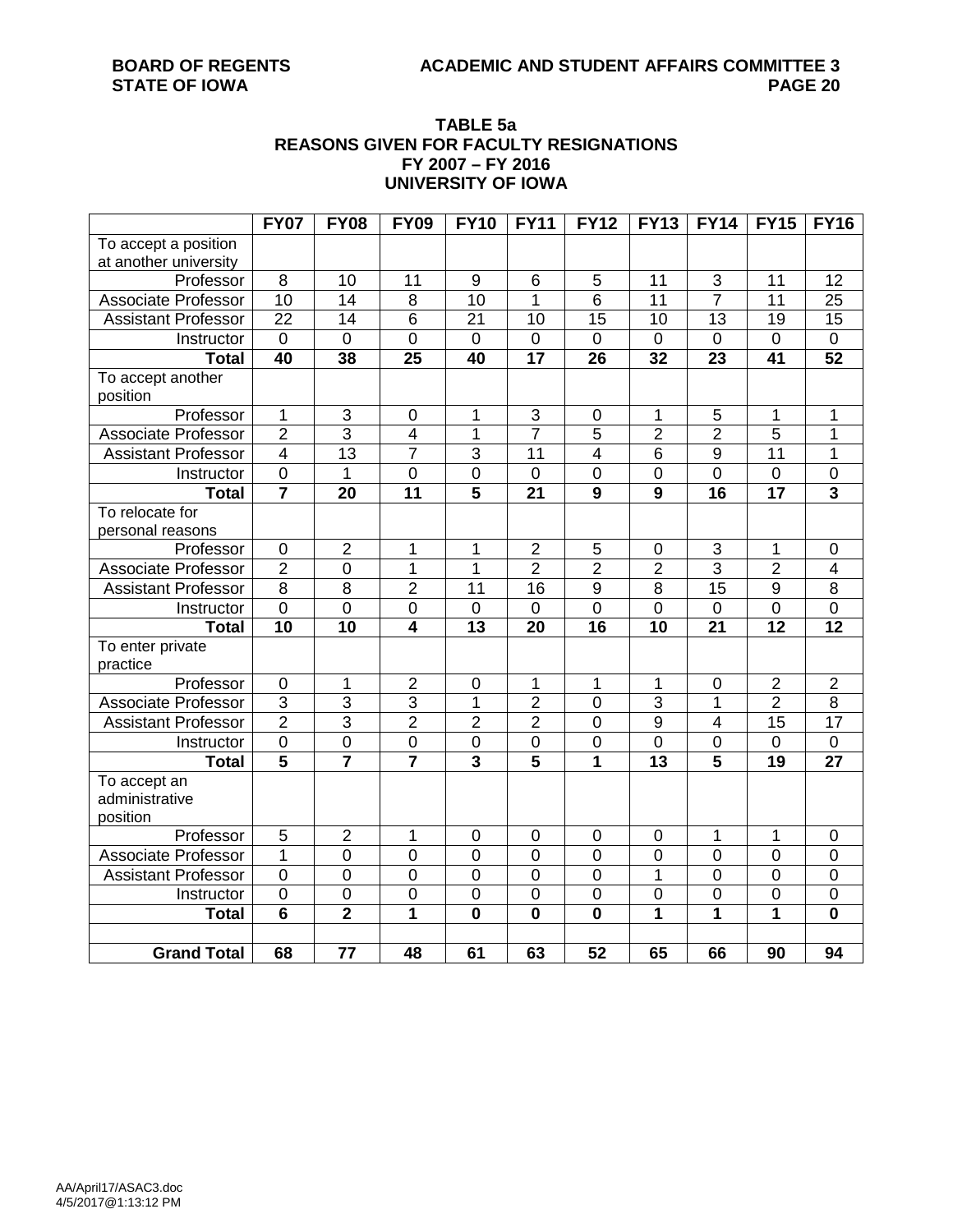# **TABLE 5b REASONS GIVEN FOR FACULTY RESIGNATIONS FY 2007 – FY 2016 IOWA STATE UNIVERSITY**

|                            | <b>FY07</b>             | <b>FY08</b>             | <b>FY09</b>             | <b>FY10</b>             | <b>FY11</b>             | <b>FY12</b>             | <b>FY13</b>             | <b>FY14</b>             | <b>FY15</b>      | <b>FY16</b>             |
|----------------------------|-------------------------|-------------------------|-------------------------|-------------------------|-------------------------|-------------------------|-------------------------|-------------------------|------------------|-------------------------|
| To accept a position at    |                         |                         |                         |                         |                         |                         |                         |                         |                  |                         |
| another university         |                         |                         |                         |                         |                         |                         |                         |                         |                  |                         |
| Professor                  | $\overline{9}$          | $\overline{\mathbf{4}}$ | 5                       | 6                       | $\overline{\mathbf{4}}$ | $\,6$                   | $\overline{2}$          | $\boldsymbol{9}$        | $6\phantom{1}$   | 1                       |
| <b>Associate Professor</b> | $\overline{9}$          | $\overline{7}$          | $\overline{8}$          | $\overline{7}$          | $\overline{7}$          | $\overline{8}$          | $\overline{5}$          | $\overline{8}$          | 10               | 4                       |
| <b>Assistant Professor</b> | $\overline{22}$         | $\overline{13}$         | $\overline{6}$          | $\overline{11}$         | $\overline{7}$          | $\overline{6}$          | $\overline{9}$          | $\overline{12}$         | 8                | $\overline{8}$          |
| Instructor                 | $\mathbf 0$             | $\mathbf 0$             | $\overline{0}$          | $\mathbf 0$             | $\mathbf 0$             | $\overline{0}$          | $\overline{0}$          | $\mathbf 0$             | $\mathbf 0$      | $\overline{0}$          |
| <b>Total</b>               | 40                      | 24                      | $\overline{19}$         | $\overline{24}$         | $\overline{18}$         | 20                      | 16                      | 29                      | 24               | $\overline{13}$         |
| To accept another          |                         |                         |                         |                         |                         |                         |                         |                         |                  |                         |
| position                   |                         |                         |                         |                         |                         |                         |                         |                         |                  |                         |
| Professor                  | 1                       | $\overline{2}$          | 1                       | $\overline{2}$          | 3                       | $\boldsymbol{0}$        | $\mathbf 0$             | $\pmb{0}$               | $\pmb{0}$        | $\pmb{0}$               |
| Associate Professor        | 1                       | $\overline{2}$          | 0                       | $\overline{4}$          | $\overline{2}$          | $\overline{0}$          | $\overline{1}$          | $\mathbf 0$             | $\overline{0}$   | $\overline{3}$          |
| <b>Assistant Professor</b> | 1                       | 5                       | $\overline{2}$          | $\overline{2}$          | $\overline{\mathbf{4}}$ | 1                       | $\overline{2}$          | 0                       | $\boldsymbol{0}$ | $\overline{2}$          |
| Instructor                 | $\overline{0}$          | $\overline{0}$          | $\overline{0}$          | $\overline{0}$          | $\overline{0}$          | $\overline{0}$          | $\overline{0}$          | $\mathbf 0$             | $\boldsymbol{0}$ | $\overline{0}$          |
| <b>Total</b>               | $\overline{\mathbf{3}}$ | $\overline{9}$          | $\overline{\mathbf{3}}$ | $\overline{\mathbf{8}}$ | $\overline{9}$          | 1                       | $\overline{\mathbf{3}}$ | $\mathbf 0$             | $\bf{0}$         | $\overline{5}$          |
| To relocate for            |                         |                         |                         |                         |                         |                         |                         |                         |                  |                         |
| personal reasons           |                         |                         |                         |                         |                         |                         |                         |                         |                  |                         |
| Professor                  | 1                       | $\mathbf 0$             | $\pmb{0}$               | $\pmb{0}$               | $\mathbf 0$             | $\mathbf 0$             | $\mathbf 0$             | $\boldsymbol{0}$        | 1                | $\mathbf 0$             |
| <b>Associate Professor</b> | $\mathbf 0$             | $\overline{3}$          | $\mathbf 0$             | $\mathbf 0$             | $\mathbf 0$             | $\mathbf 0$             | $\mathbf 0$             | $\mathbf 0$             | $\mathbf 0$      | $\mathbf 0$             |
| <b>Assistant Professor</b> | $\overline{3}$          | 7                       | $\overline{2}$          | $\overline{3}$          | $\overline{5}$          | $\overline{3}$          | 1                       | $\overline{2}$          | 3                | 1                       |
| Instructor                 | $\pmb{0}$               | $\overline{0}$          | $\overline{0}$          | $\overline{0}$          | $\pmb{0}$               | $\boldsymbol{0}$        | $\mathbf 0$             | $\mathbf 0$             | $\pmb{0}$        | $\mathsf 0$             |
| <b>Total</b>               | $\overline{4}$          | $\overline{10}$         | $\overline{\mathbf{2}}$ | $\overline{\mathbf{3}}$ | $\overline{5}$          | $\overline{\mathbf{3}}$ | $\overline{1}$          | $\overline{2}$          | 4                | $\overline{\mathbf{1}}$ |
| To enter private           |                         |                         |                         |                         |                         |                         |                         |                         |                  |                         |
| practice                   |                         |                         |                         |                         |                         |                         |                         |                         |                  |                         |
| Professor                  | $\pmb{0}$               | $\pmb{0}$               | $\pmb{0}$               | 0                       | $\pmb{0}$               | $\boldsymbol{0}$        | $\mathbf 0$             | $\pmb{0}$               | $\pmb{0}$        | $\overline{2}$          |
| Associate Professor        | 1                       | $\overline{0}$          | $\overline{2}$          | $\overline{0}$          | $\overline{0}$          | $\overline{0}$          | $\overline{0}$          | $\overline{0}$          | $\overline{2}$   | 1                       |
| <b>Assistant Professor</b> | $\overline{2}$          | $\overline{0}$          | $\overline{0}$          | $\mathbf 0$             | $\mathbf 0$             | $\mathbf{1}$            | $\mathbf 0$             | 1                       | $\overline{2}$   | $\mathsf{O}\xspace$     |
| Instructor                 | $\pmb{0}$               | $\overline{0}$          | $\overline{0}$          | $\overline{0}$          | $\overline{0}$          | $\overline{0}$          | $\overline{0}$          | $\overline{0}$          | $\mathsf 0$      | $\overline{0}$          |
| <b>Total</b>               | $\overline{\mathbf{3}}$ | $\overline{\mathbf{0}}$ | $\overline{2}$          | $\overline{\mathbf{0}}$ | $\overline{\mathbf{0}}$ | $\overline{\mathbf{1}}$ | $\overline{\mathbf{0}}$ | $\overline{1}$          | $\overline{4}$   | $\overline{\mathbf{3}}$ |
| To accept an               |                         |                         |                         |                         |                         |                         |                         |                         |                  |                         |
| administrative position    |                         |                         |                         |                         |                         |                         |                         |                         |                  |                         |
| Professor                  | $\overline{\mathbf{4}}$ | 1                       | 0                       | $\overline{3}$          | $\mathbf{1}$            | $\mathbf 0$             | 1                       | $\overline{2}$          | 1                | 1                       |
| <b>Associate Professor</b> | $\overline{0}$          | $\overline{0}$          | $\overline{0}$          | $\overline{1}$          | $\overline{0}$          | $\overline{1}$          | $\overline{0}$          | $\overline{1}$          | $\overline{0}$   | $\overline{0}$          |
| <b>Assistant Professor</b> | $\mathbf 0$             | $\overline{0}$          | 0                       | $\overline{0}$          | $\mathbf 0$             | $\mathbf 0$             | $\mathbf 0$             | $\overline{0}$          | $\overline{0}$   | 1                       |
| Instructor                 | $\mathbf 0$             | $\mathbf 0$             | 0                       | $\overline{0}$          | $\overline{0}$          | $\overline{0}$          | $\mathbf 0$             | $\mathbf 0$             | $\boldsymbol{0}$ | $\overline{0}$          |
| <b>Total</b>               | $\overline{4}$          | 1                       | $\overline{\mathbf{0}}$ | $\overline{4}$          | $\overline{1}$          | 1                       | 1                       | $\overline{\mathbf{3}}$ | 1                | $\overline{2}$          |
|                            |                         |                         |                         |                         |                         |                         |                         |                         |                  |                         |
| <b>Grand Total</b>         | $\overline{54}$         | 44                      | 26                      | 39                      | 33                      | 26                      | $\overline{21}$         | 35                      | 33               | $\overline{24}$         |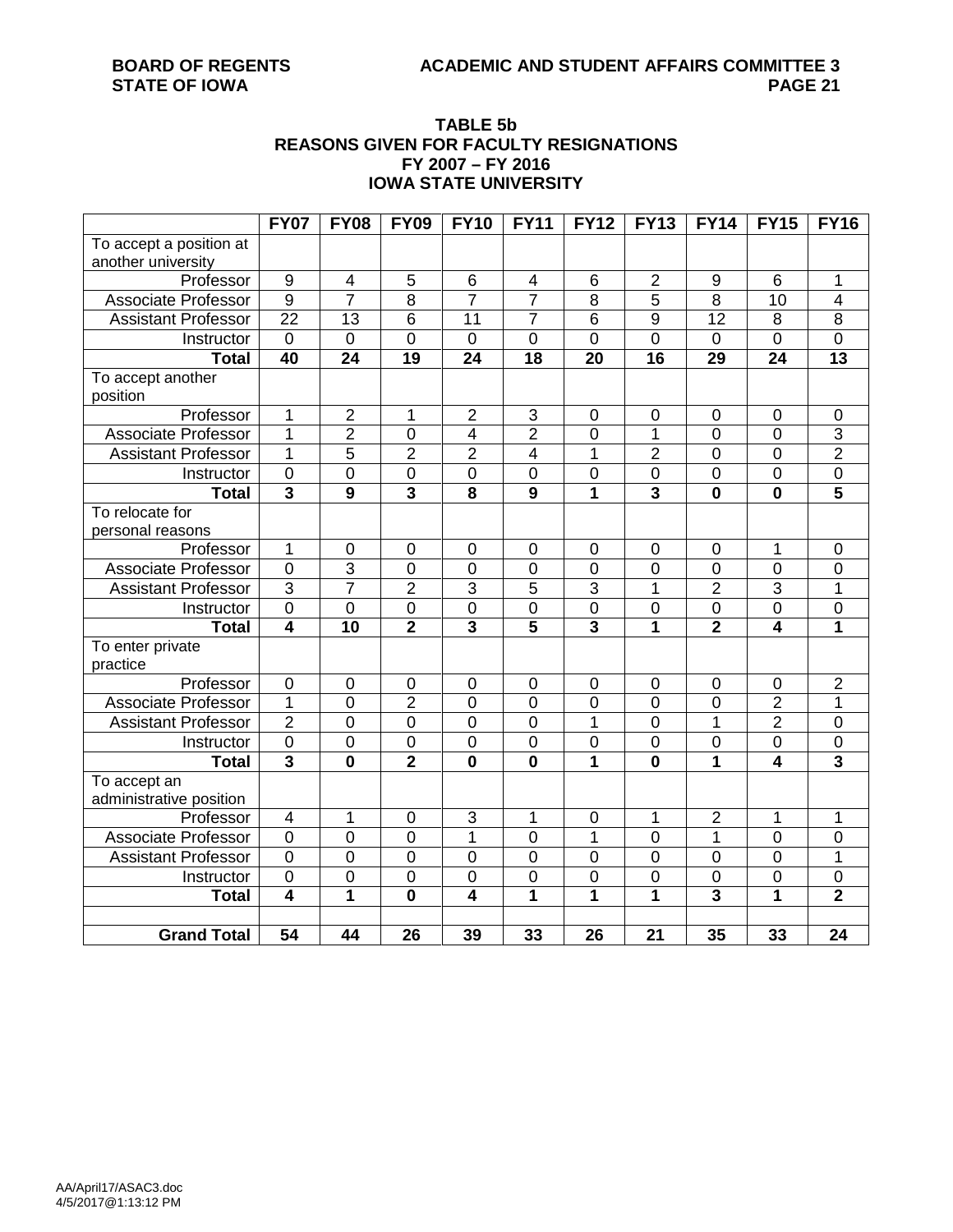# **TABLE 5c REASONS GIVEN FOR FACULTY RESIGNATIONS FY 2007 – FY 2016 UNIVERSITY OF NORTHERN IOWA**

|                              | <b>FY07</b>             | <b>FY08</b>             | <b>FY09</b>             | <b>FY10</b>             | <b>FY11</b>             | <b>FY12</b>             | <b>FY13</b>             | <b>FY14</b>             | <b>FY15</b>             | <b>FY16</b>             |
|------------------------------|-------------------------|-------------------------|-------------------------|-------------------------|-------------------------|-------------------------|-------------------------|-------------------------|-------------------------|-------------------------|
| To accept a position         |                         |                         |                         |                         |                         |                         |                         |                         |                         |                         |
| at another university        |                         |                         |                         |                         |                         |                         |                         |                         |                         |                         |
| Professor                    | 1                       | $\boldsymbol{0}$        | $\pmb{0}$               | $\pmb{0}$               | $\mathbf 0$             | $\mathbf 0$             | 1                       | $\mathbf 0$             | $\pmb{0}$               | 1                       |
| Associate Professor          | $\overline{1}$          | $\overline{0}$          | $\overline{2}$          | $\overline{0}$          | $\overline{2}$          | 0                       | $\overline{3}$          | $\overline{1}$          | 4                       | $\overline{1}$          |
| <b>Assistant Professor</b>   | $\overline{6}$          | $\overline{8}$          | $\overline{5}$          | 1                       | 1                       | $\overline{5}$          | $\overline{5}$          | $\overline{3}$          | 1                       | $\overline{\mathbf{4}}$ |
| Instructor                   | $\overline{0}$          | $\overline{0}$          | $\overline{0}$          | 1                       | $\overline{0}$          | $\overline{0}$          | $\overline{0}$          | $\overline{0}$          | $\overline{1}$          | $\overline{0}$          |
| <b>Total</b>                 | 8                       | $\overline{\mathbf{8}}$ | $\overline{\mathbf{7}}$ | $\overline{2}$          | $\overline{\mathbf{3}}$ | 5                       | 9                       | $\overline{\mathbf{4}}$ | $6\phantom{1}$          | $6\phantom{1}$          |
| To accept another            |                         |                         |                         |                         |                         |                         |                         |                         |                         |                         |
| position                     |                         |                         |                         |                         |                         |                         |                         |                         |                         |                         |
| Professor                    | $\overline{0}$          | $\overline{0}$          | $\mathbf 0$             | $\mathbf 0$             | $\overline{0}$          | 1                       | $\mathbf 0$             | $\mathbf 0$             | $\mathbf 0$             | $\pmb{0}$               |
| <b>Associate Professor</b>   | $\overline{0}$          | $\overline{0}$          | 1                       | $\overline{0}$          | 1                       | $\overline{0}$          | 0                       | $\overline{0}$          | $\overline{0}$          | $\mathbf 0$             |
| <b>Assistant Professor</b>   | 1                       | 1                       | $\mathbf 0$             | $\overline{0}$          | $\mathbf 0$             | $\mathbf 0$             | 0                       | 3                       | $\boldsymbol{0}$        | 1                       |
| Instructor                   | $\overline{1}$          | $\overline{0}$          | $\overline{0}$          | $\mathbf{1}$            | $\overline{0}$          | $\overline{1}$          | $\overline{2}$          | $\overline{0}$          | $\overline{0}$          | $\overline{2}$          |
| <b>Total</b>                 | $\overline{2}$          | 1                       | 1                       | 1                       | 1                       | $\overline{2}$          | $\overline{\mathbf{2}}$ | $\overline{3}$          | $\mathbf 0$             | $\overline{\mathbf{3}}$ |
| To relocate for              |                         |                         |                         |                         |                         |                         |                         |                         |                         |                         |
| personal reasons             |                         |                         |                         |                         |                         |                         |                         |                         |                         |                         |
| Professor                    | $\mathbf 0$             | $\pmb{0}$               | $\boldsymbol{0}$        | $\boldsymbol{0}$        | $\mathbf 0$             | 1                       | $\pmb{0}$               | $\mathbf 0$             | $\pmb{0}$               | $\mathbf 0$             |
| <b>Associate Professor</b>   | $\overline{2}$          | $\overline{1}$          | $\mathbf 0$             | $\mathbf 0$             | $\mathbf{1}$            | 4                       | $\overline{2}$          | $\mathbf 0$             | 0                       | $\pmb{0}$               |
| <b>Assistant Professor</b>   | $\overline{0}$          | $\overline{4}$          | $\overline{2}$          | $\overline{1}$          | $\overline{2}$          | 1                       | $\overline{7}$          | $\mathbf 0$             | $\mathbf 1$             | $\overline{4}$          |
| Instructor                   | $\overline{3}$          | $\mathbf 0$             | $\mathbf 1$             | $\overline{\mathbf{c}}$ | $\mathbf 1$             | 18                      | 1                       | $\mathbf 0$             | 0                       | 1                       |
| <b>Total</b>                 | $\overline{5}$          | $\overline{5}$          | $\overline{\mathbf{3}}$ | $\overline{\mathbf{3}}$ | $\overline{4}$          | $\overline{24}$         | $\overline{10}$         | $\overline{\mathbf{0}}$ | $\overline{\mathbf{1}}$ | $\overline{\mathbf{5}}$ |
| To enter private<br>practice |                         |                         |                         |                         |                         |                         |                         |                         |                         |                         |
| Professor                    | $\mathbf 0$             | $\overline{0}$          | $\overline{0}$          | $\mathbf 0$             | $\overline{0}$          | $\mathbf 0$             | $\mathbf 0$             | $\mathbf 0$             | $\mathbf 0$             | $\mathbf 0$             |
| <b>Associate Professor</b>   | $\overline{0}$          | $\overline{0}$          | $\overline{0}$          | $\overline{0}$          | $\overline{0}$          | 0                       | $\overline{0}$          | $\overline{0}$          | 0                       | 1                       |
| <b>Assistant Professor</b>   | $\overline{0}$          | $\overline{0}$          | $\overline{0}$          | $\overline{0}$          | $\overline{0}$          | $\overline{0}$          | $\mathbf 0$             | $\overline{0}$          | $\overline{0}$          | $\pmb{0}$               |
| Instructor                   | $\overline{0}$          | $\overline{0}$          | $\overline{0}$          | $\overline{0}$          | $\overline{0}$          | 0                       | $\overline{0}$          | $\overline{0}$          | 0                       | $\overline{0}$          |
| <b>Total</b>                 | $\mathbf 0$             | $\overline{\mathbf{0}}$ | $\overline{\mathbf{0}}$ | $\overline{\mathbf{0}}$ | $\mathbf 0$             | $\bf{0}$                | $\mathbf 0$             | $\mathbf 0$             | $\mathbf 0$             | 1                       |
| To accept an                 |                         |                         |                         |                         |                         |                         |                         |                         |                         |                         |
| administrative position      |                         |                         |                         |                         |                         |                         |                         |                         |                         |                         |
| Professor                    | 6                       | $\overline{0}$          | $\mathbf 0$             | $\mathbf 0$             | $\mathbf 1$             | $\overline{2}$          | $\overline{2}$          | 1                       | 0                       | $\boldsymbol{0}$        |
| <b>Associate Professor</b>   | 1                       | $\overline{0}$          | $\overline{0}$          | $\overline{0}$          | $\overline{0}$          | 1                       | $\mathbf 0$             | $\mathbf 0$             | 1                       | $\pmb{0}$               |
| <b>Assistant Professor</b>   | $\overline{0}$          | $\overline{0}$          | 1                       | $\overline{0}$          | $\overline{0}$          | $\mathbf 0$             | 0                       | $\overline{0}$          | 0                       | $\mathsf 0$             |
| Instructor                   | $\overline{0}$          | $\overline{0}$          | 1                       | $\overline{0}$          | $\overline{0}$          | $\overline{0}$          | 0                       | $\mathbf 0$             | 0                       | $\mathbf 0$             |
| <b>Total</b>                 | $\overline{\mathbf{7}}$ | $\overline{\mathbf{0}}$ | $\overline{2}$          | $\overline{\mathbf{0}}$ | $\overline{1}$          | $\overline{\mathbf{3}}$ | $\overline{2}$          | $\overline{\mathbf{1}}$ | 1                       | $\overline{\mathbf{0}}$ |
|                              |                         |                         |                         |                         |                         |                         |                         |                         |                         |                         |
| <b>Grand Total</b>           | 22                      | 14                      | 13                      | 6                       | 9                       | 34                      | 23                      | 8                       | $\overline{7^4}$        | 15                      |

<span id="page-21-0"></span>AA/April17/ASAC3.doc 4/5/2017@1:13:12 PM 4 One faculty accepted an administrative position at another university, making his reason two-fold.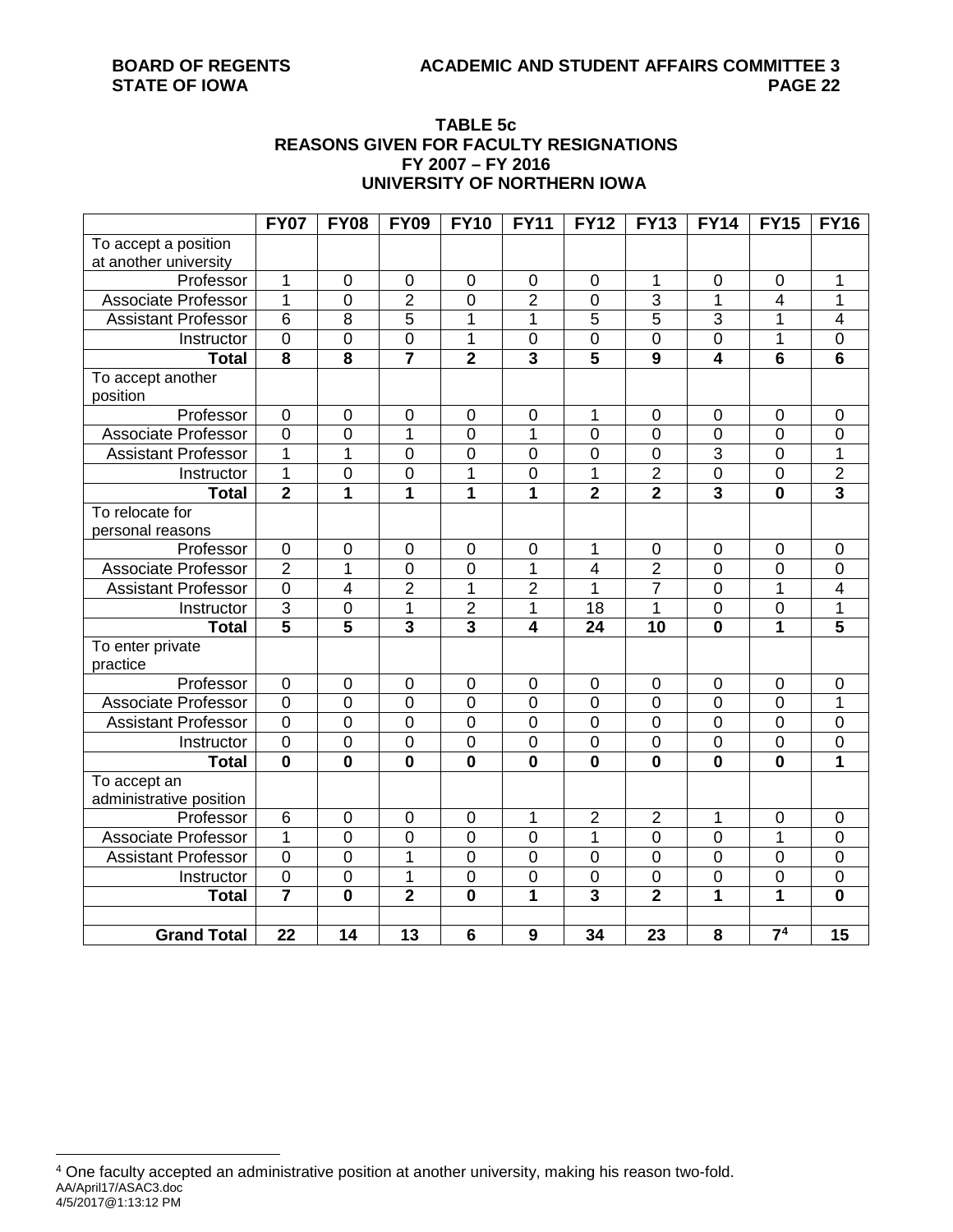# **TABLE 5d REASONS GIVEN FOR FACULTY RESIGNATIONS FY 2007 – FY 2016 REGENT TOTAL BY UNIVERSITY**

|                              | <b>FY07</b>             | <b>FY08</b>     | <b>FY09</b>             | <b>FY10</b>               | <b>FY11</b>             | <b>FY12</b>             | <b>FY13</b>             | <b>FY14</b>     | <b>FY15</b>             | <b>FY16</b>             |
|------------------------------|-------------------------|-----------------|-------------------------|---------------------------|-------------------------|-------------------------|-------------------------|-----------------|-------------------------|-------------------------|
| To accept a position at      |                         |                 |                         |                           |                         |                         |                         |                 |                         |                         |
| another university           |                         |                 |                         |                           |                         |                         |                         |                 |                         |                         |
| University of Iowa           | 40                      | 38              | 25                      | 40                        | 17                      | 26                      | 32                      | 23              | 41                      | 52                      |
| Iowa State University        | 40                      | $\overline{24}$ | 19                      | $\overline{24}$           | $\overline{18}$         | $\overline{20}$         | 16                      | 29              | $\overline{24}$         | $\overline{13}$         |
| University of Northern Iowa  | $\overline{8}$          | $\overline{8}$  | $\overline{7}$          | $\overline{2}$            | $\overline{3}$          | $\overline{5}$          | 9                       | 4               | $\overline{6}$          | 6                       |
|                              |                         |                 |                         |                           |                         |                         |                         |                 |                         |                         |
| <b>Regent Total</b>          | 88                      | 70              | 51                      | 66                        | 38                      | 51                      | 57                      | 56              | 71                      | $\overline{71}$         |
|                              |                         |                 |                         |                           |                         |                         |                         |                 |                         |                         |
| To accept another position   |                         |                 |                         |                           |                         |                         |                         |                 |                         |                         |
| University of Iowa           | $\overline{7}$          | $\overline{20}$ | $\overline{11}$         | 5                         | $\overline{21}$         | 9                       | 9                       | 16              | 17                      | $\overline{\mathbf{3}}$ |
| Iowa State University        | $\overline{3}$          | $\overline{9}$  | 3                       | $\overline{8}$            | $\overline{9}$          | 1                       | $\overline{3}$          | $\mathbf 0$     | $\mathbf 0$             | $\overline{\mathbf{5}}$ |
| University of Northern Iowa  | $\overline{2}$          | $\overline{1}$  | 1                       | $\overline{1}$            | $\overline{1}$          | $\overline{2}$          | $\overline{2}$          | $\overline{3}$  | $\overline{0}$          | $\overline{\mathbf{3}}$ |
|                              |                         |                 |                         |                           |                         |                         |                         |                 |                         |                         |
| <b>Regent Total</b>          | $\overline{12}$         | 30              | $\overline{15}$         | $\overline{14}$           | $\overline{31}$         | $\overline{12}$         | 14                      | $\overline{19}$ | $\overline{17}$         | $\overline{11}$         |
|                              |                         |                 |                         |                           |                         |                         |                         |                 |                         |                         |
| To relocate for personal     |                         |                 |                         |                           |                         |                         |                         |                 |                         |                         |
| reasons                      |                         |                 |                         |                           |                         |                         |                         |                 |                         |                         |
| University of Iowa           | $\overline{10}$         | $\overline{10}$ | 4                       | 13                        | $\overline{20}$         | 16                      | 10                      | $\overline{21}$ | 12                      | $\overline{12}$         |
| Iowa State University        | $\overline{\mathbf{4}}$ | 10              | $\overline{2}$          | $\ensuremath{\mathsf{3}}$ | 5                       | 3                       | 1                       | $\overline{2}$  | $\overline{\mathbf{4}}$ | 1                       |
| University of Northern Iowa  | $\overline{5}$          | $\overline{5}$  | $\overline{3}$          | $\overline{3}$            | $\overline{4}$          | 24                      | $\overline{10}$         | 0               | $\overline{0}$          | $\overline{\mathbf{5}}$ |
|                              |                         |                 |                         |                           |                         |                         |                         |                 |                         |                         |
| <b>Regent Total</b>          | $\overline{19}$         | $\overline{25}$ | $\overline{9}$          | $\overline{19}$           | 29                      | 43                      | $\overline{21}$         | 23              | 16                      | $\overline{18}$         |
|                              |                         |                 |                         |                           |                         |                         |                         |                 |                         |                         |
| To enter private practice    |                         |                 |                         |                           |                         |                         |                         |                 |                         |                         |
| University of Iowa           | 5                       | $\overline{7}$  | $\overline{7}$          | 3                         | 5                       | 1                       | 13                      | 5               | 19                      | 27                      |
| <b>Iowa State University</b> | $\overline{3}$          | $\overline{0}$  | $\overline{2}$          | $\overline{0}$            | $\overline{0}$          | 1                       | $\mathbf 0$             | 1               | 4                       | $\overline{\mathbf{3}}$ |
| University of Northern Iowa  | $\overline{0}$          | $\overline{0}$  | 0                       | $\overline{0}$            | $\overline{0}$          | 0                       | 0                       | 0               | 0                       | $\overline{1}$          |
|                              |                         |                 |                         |                           |                         |                         |                         |                 |                         |                         |
| <b>Regent Total</b>          | 8                       | $\overline{7}$  | 9                       | $\mathbf{3}$              | $\overline{\mathbf{5}}$ | $\overline{\mathbf{2}}$ | 13                      | 6               | 23                      | 31                      |
|                              |                         |                 |                         |                           |                         |                         |                         |                 |                         |                         |
| To accept an administrative  |                         |                 |                         |                           |                         |                         |                         |                 |                         |                         |
| position                     |                         |                 |                         |                           |                         |                         |                         |                 |                         |                         |
| University of Iowa           | $\,6$                   | $\overline{2}$  | 1                       | $\pmb{0}$                 | $\boldsymbol{0}$        | $\mathbf 0$             | 1                       | 1               | 1                       | $\pmb{0}$               |
| Iowa State University        | $\overline{\mathbf{4}}$ | 1               | $\pmb{0}$               | 4                         | 1                       | 1                       | 1                       | $\overline{3}$  | 1                       | $\mathbf 2$             |
| University of Northern Iowa  | $\overline{7}$          | $\overline{0}$  | $\overline{2}$          | $\overline{0}$            | $\overline{1}$          | 3                       | 5                       | $\overline{1}$  | 1                       | $\mathbf 0$             |
|                              |                         |                 |                         |                           |                         |                         |                         |                 |                         |                         |
| <b>Regent Total</b>          | $\overline{17}$         | $\overline{3}$  | $\overline{\mathbf{3}}$ | $\overline{4}$            | $\overline{2}$          | 4                       | $\overline{\mathbf{4}}$ | $\overline{5}$  | 3                       | $\overline{\mathbf{3}}$ |
|                              |                         |                 |                         |                           |                         |                         |                         |                 |                         |                         |
| <b>Grand Total</b>           | 144                     | 135             | 87                      | 106                       | 105                     | 112                     | 109                     | 109             | 130                     | 133                     |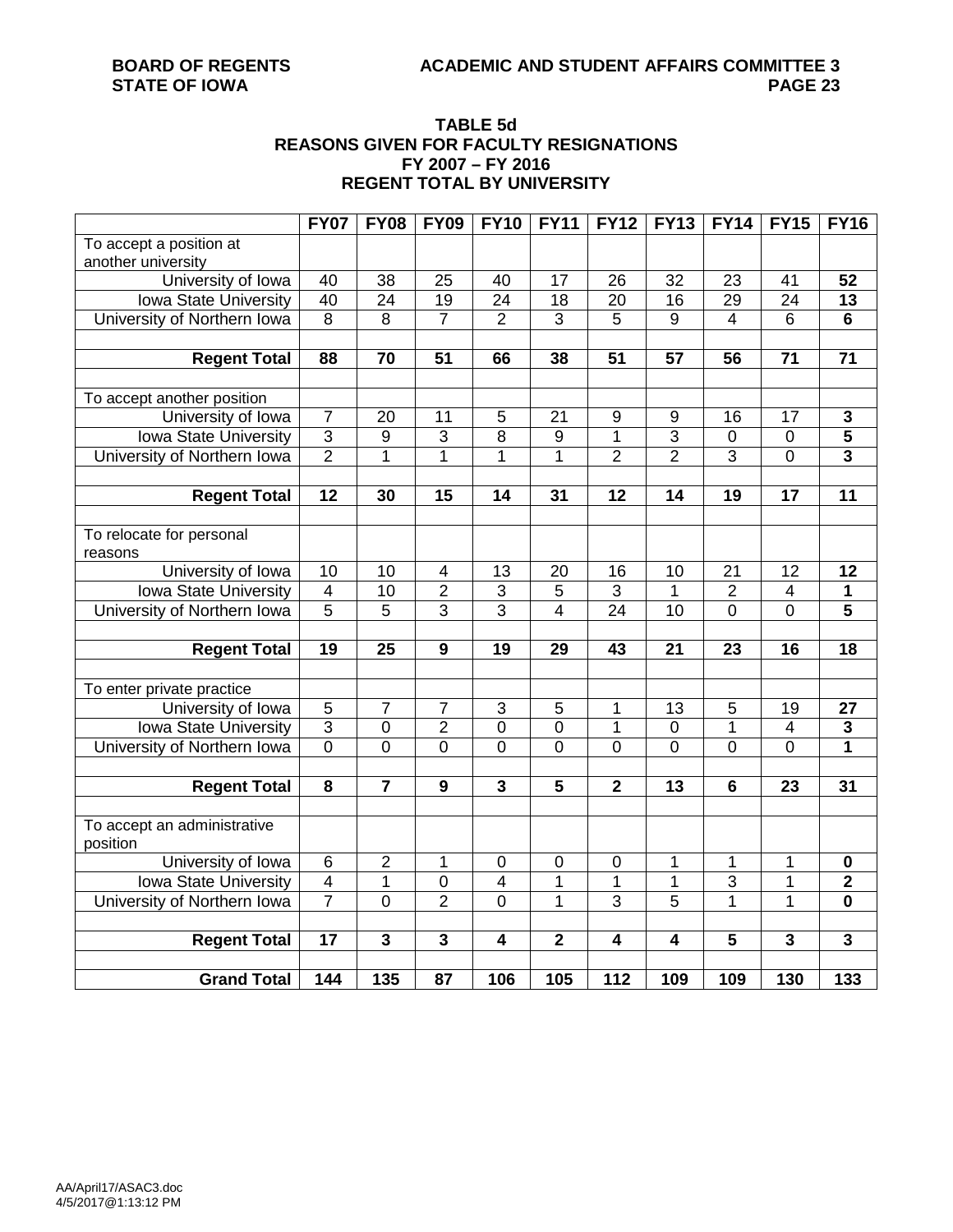### **TABLE 5e REASONS GIVEN FOR FACULTY RESIGNATIONS FY 2007 – FY 2016 REGENT TOTAL BY FACULTY POSITION**

|                            | <b>FY07</b>             | <b>FY08</b>             | <b>FY09</b>             | <b>FY10</b>             | <b>FY11</b>     | <b>FY12</b>         | <b>FY13</b>     | <b>FY14</b>     | <b>FY15</b>             | <b>FY16</b>             |
|----------------------------|-------------------------|-------------------------|-------------------------|-------------------------|-----------------|---------------------|-----------------|-----------------|-------------------------|-------------------------|
| To accept a position at    |                         |                         |                         |                         |                 |                     |                 |                 |                         |                         |
| another university         |                         |                         |                         |                         |                 |                     |                 |                 |                         |                         |
| Professor                  | 18                      | 14                      | 16                      | 15                      | 10              | 11                  | 14              | 12              | 17                      | 14                      |
| <b>Associate Professor</b> | $\overline{20}$         | $\overline{21}$         | $\overline{18}$         | 17                      | 10              | 14                  | 19              | $\overline{16}$ | $\overline{25}$         | $\overline{30}$         |
| <b>Assistant Professor</b> | $\overline{50}$         | $\overline{35}$         | $\overline{17}$         | $\overline{33}$         | $\overline{18}$ | $\overline{26}$     | 24              | 28              | $\overline{28}$         | $\overline{27}$         |
| Instructor                 | $\pmb{0}$               | $\overline{0}$          | $\mathbf 0$             | 1                       | $\overline{0}$  | $\mathsf 0$         | $\mathsf 0$     | $\mathbf 0$     | 1                       | $\mathbf 0$             |
| <b>Total</b>               | 88                      | 70                      | $\overline{51}$         | 66                      | 38              | $\overline{51}$     | $\overline{57}$ | 56              | $\overline{71}$         | $\overline{71}$         |
| To accept another          |                         |                         |                         |                         |                 |                     |                 |                 |                         |                         |
| position                   |                         |                         |                         |                         |                 |                     |                 |                 |                         |                         |
| Professor                  | $\mathbf 2$             | 5                       | 1                       | 3                       | 6               | 1                   | $\mathbf 1$     | 5               | 1                       | 1                       |
| <b>Associate Professor</b> | $\overline{3}$          | $\overline{5}$          | $\overline{5}$          | $\overline{5}$          | $\overline{10}$ | $\overline{5}$      | $\overline{3}$  | $\overline{2}$  | $\overline{5}$          | 4                       |
| <b>Assistant Professor</b> | $\overline{6}$          | $\overline{19}$         | $\overline{9}$          | $\overline{5}$          | $\overline{15}$ | $\overline{5}$      | $\overline{8}$  | $\overline{12}$ | 11                      | $\overline{\mathbf{4}}$ |
| Instructor                 | $\overline{1}$          | 1                       | $\overline{0}$          | $\overline{1}$          | $\overline{0}$  | 1                   | $\overline{2}$  | $\pmb{0}$       | $\boldsymbol{0}$        | $\overline{2}$          |
| <b>Total</b>               | $\overline{12}$         | 30                      | $\overline{15}$         | $\overline{14}$         | $\overline{31}$ | $\overline{12}$     | $\overline{14}$ | $\overline{19}$ | $\overline{17}$         | $\overline{11}$         |
| To relocate for personal   |                         |                         |                         |                         |                 |                     |                 |                 |                         |                         |
| reasons                    |                         |                         |                         |                         |                 |                     |                 |                 |                         |                         |
| Professor                  | $\mathbf 1$             | $\overline{2}$          | 1                       | 1                       | $\overline{2}$  | 6                   | $\mathbf 0$     | 3               | $\overline{2}$          | 0                       |
| <b>Associate Professor</b> | $\overline{\mathbf{4}}$ | $\overline{\mathbf{4}}$ | 1                       | $\mathbf{1}$            | $\overline{3}$  | 6                   | $\overline{4}$  | $\overline{3}$  | $\overline{2}$          | $\overline{\mathbf{4}}$ |
| Assistant Professor        | $\overline{11}$         | 19                      | 6                       | 15                      | 23              | $\overline{13}$     | 16              | $\overline{17}$ | 13                      | $\overline{13}$         |
| Instructor                 | $\overline{3}$          | $\mathbf 0$             | 1                       | $\overline{c}$          | 1               | 18                  | $\mathbf 1$     | $\mathbf 0$     | $\pmb{0}$               | $\mathbf{1}$            |
| <b>Total</b>               | $\overline{19}$         | 25                      | $\overline{9}$          | 19                      | 29              | $\overline{43}$     | 21              | 23              | $\overline{17}$         | $\overline{18}$         |
| To enter private           |                         |                         |                         |                         |                 |                     |                 |                 |                         |                         |
| practice                   |                         |                         |                         |                         |                 |                     |                 |                 |                         |                         |
| Professor                  | $\mathbf 0$             | 1                       | $\overline{2}$          | $\mathbf 0$             | 1               | 1                   | 1               | $\mathbf 0$     | $\overline{2}$          | $\overline{\mathbf{4}}$ |
| Associate Professor        | $\overline{4}$          | $\overline{3}$          | 5                       | 1                       | $\overline{2}$  | $\overline{0}$      | $\overline{3}$  | $\overline{1}$  | $\overline{4}$          | 10                      |
| <b>Assistant Professor</b> | $\overline{4}$          | $\overline{3}$          | $\overline{2}$          | $\overline{2}$          | $\overline{2}$  | $\overline{1}$      | $\overline{9}$  | $\overline{5}$  | 17                      | $\overline{17}$         |
| Instructor                 | $\overline{0}$          | $\overline{0}$          | $\overline{0}$          | $\overline{0}$          | $\overline{0}$  | $\overline{0}$      | $\overline{0}$  | $\overline{0}$  | $\mathbf 0$             | $\mathsf{O}\xspace$     |
| <b>Total</b>               | $\overline{\mathbf{8}}$ | $\overline{\mathbf{7}}$ | $\overline{9}$          | $\overline{\mathbf{3}}$ | $\overline{5}$  | $\overline{2}$      | $\overline{13}$ | $\overline{6}$  | $\overline{23}$         | $\overline{31}$         |
| To accept an               |                         |                         |                         |                         |                 |                     |                 |                 |                         |                         |
| administrative position    |                         |                         |                         |                         |                 |                     |                 |                 |                         |                         |
| Professor                  | 15                      | 3                       | 1                       | 3                       | $\overline{2}$  | $\overline{2}$      | 3               | 4               | $\overline{2}$          | 1                       |
| Associate Professor        | $\overline{2}$          | $\overline{0}$          | $\overline{0}$          | $\overline{1}$          | $\overline{0}$  | $\overline{2}$      | $\overline{0}$  | $\overline{1}$  | $\overline{0}$          | $\overline{0}$          |
| <b>Assistant Professor</b> | $\overline{0}$          | $\overline{0}$          | 1                       | $\overline{0}$          | $\overline{0}$  | $\overline{0}$      | 1               | $\overline{0}$  | $\mathbf 0$             | 1                       |
| Instructor                 | $\overline{0}$          | $\overline{0}$          | 1                       | $\overline{0}$          | $\overline{0}$  | $\overline{0}$      | $\overline{0}$  | 0               | $\mathbf 0$             | $\overline{0}$          |
| <b>Total</b>               | $\overline{17}$         | $\overline{\mathbf{3}}$ | $\overline{\mathbf{3}}$ | $\overline{4}$          | $\overline{2}$  | $\overline{\bf{4}}$ | 4               | $\overline{5}$  | $\overline{\mathbf{2}}$ | $\overline{2}$          |
|                            |                         |                         |                         |                         |                 |                     |                 |                 |                         |                         |
| <b>Grand Total</b>         | 144                     | 135                     | 87                      | 106                     | 105             | 112                 | 109             | 109             | 130                     | 133                     |